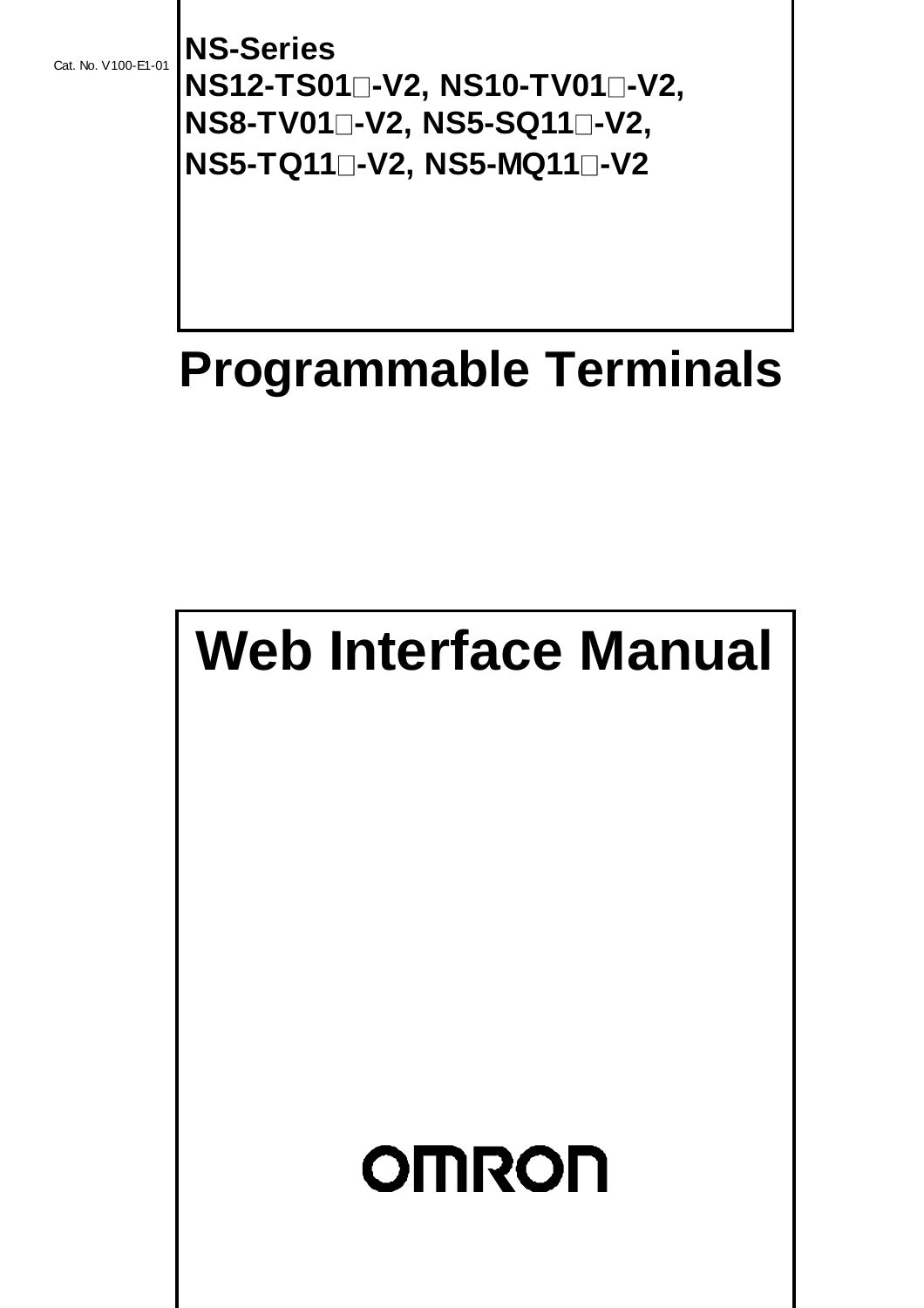# **Introduction**

This manual describes only the configuration and settings required to use NS Web Interface. Please be sure to read and fully understand related manuals including NS Series Setup Manual, NS Series Programming Manual and CX-Designer Online Help before using the NS series Programmable Terminal, and read this manual when using NS Web Interface.

• Copyright and Trademark

System names and product names used in this manual are the trademarks or registered trademarks of their respective companies.

• Notation and Terminology

Indicates additional information on operation, descriptions, or settings.

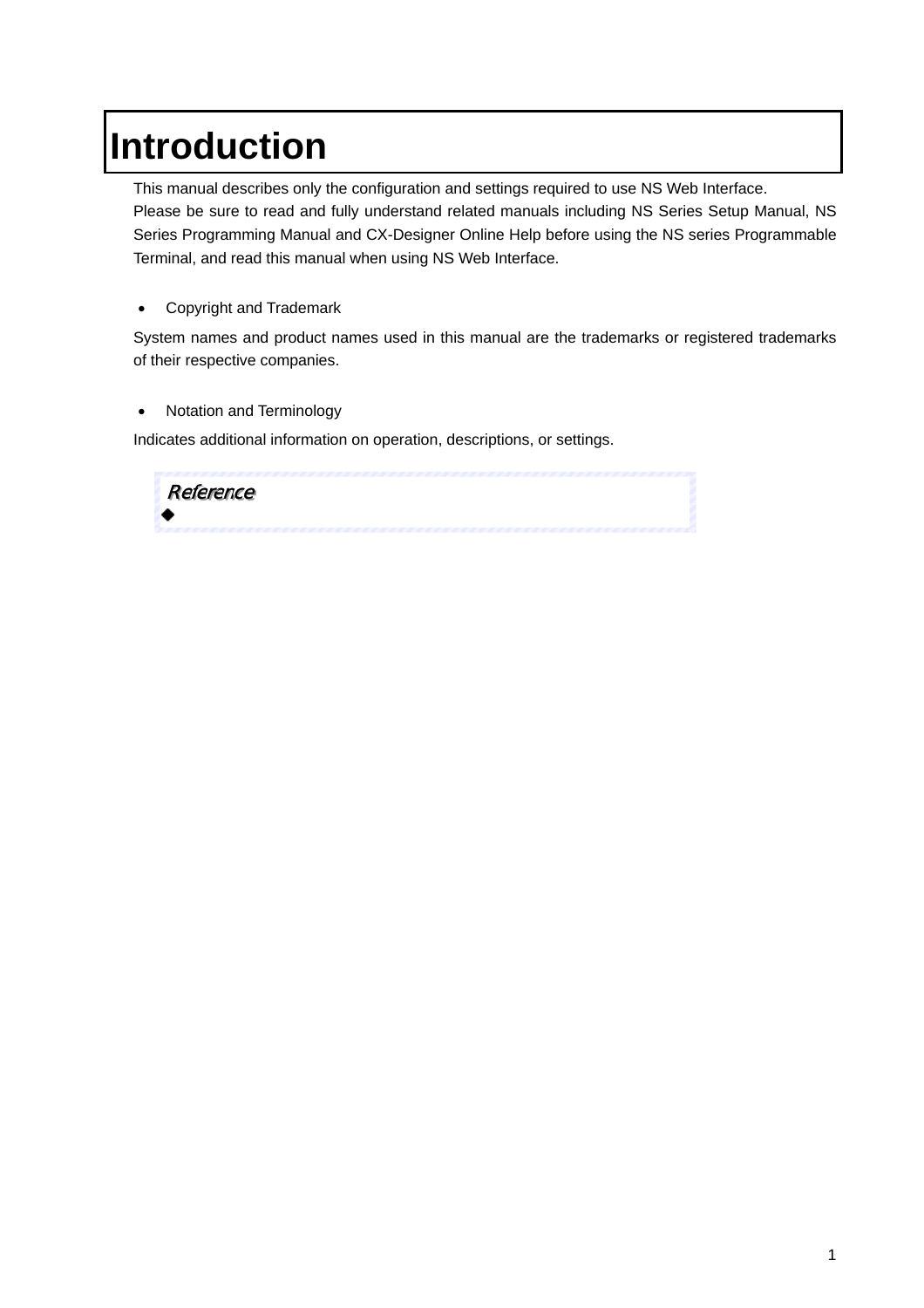# **Revision History**

A manual revision code appears as a suffix to the catalog number on the cover of the manual.



| Revision Code | Date | Revised content                 |
|---------------|------|---------------------------------|
|               |      | June 2008   Original production |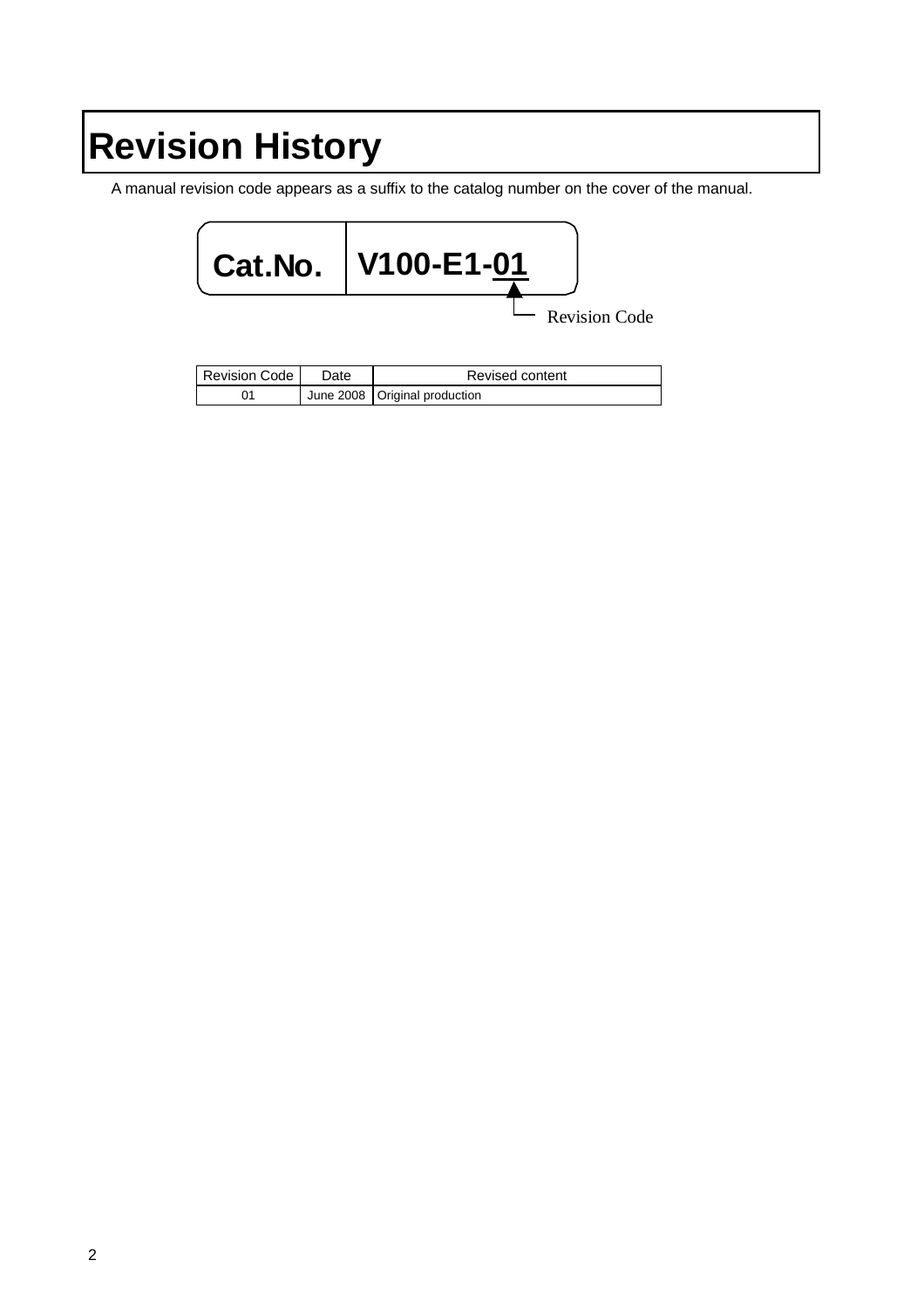# **Contents**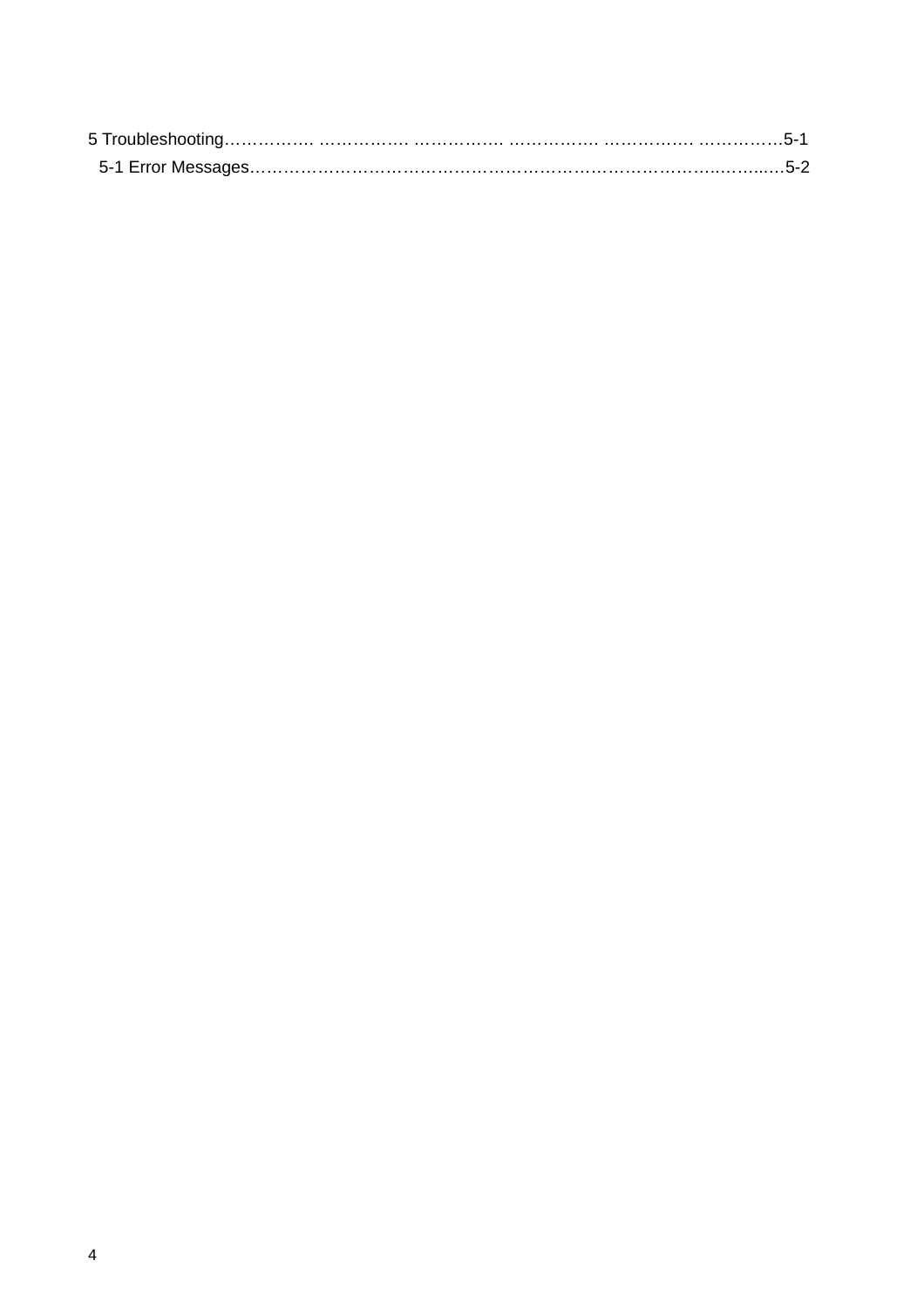# **1 Overview**

This section describes an overview of the functions of NS Web Interface. This also describes the operating environment for NS Web Interface.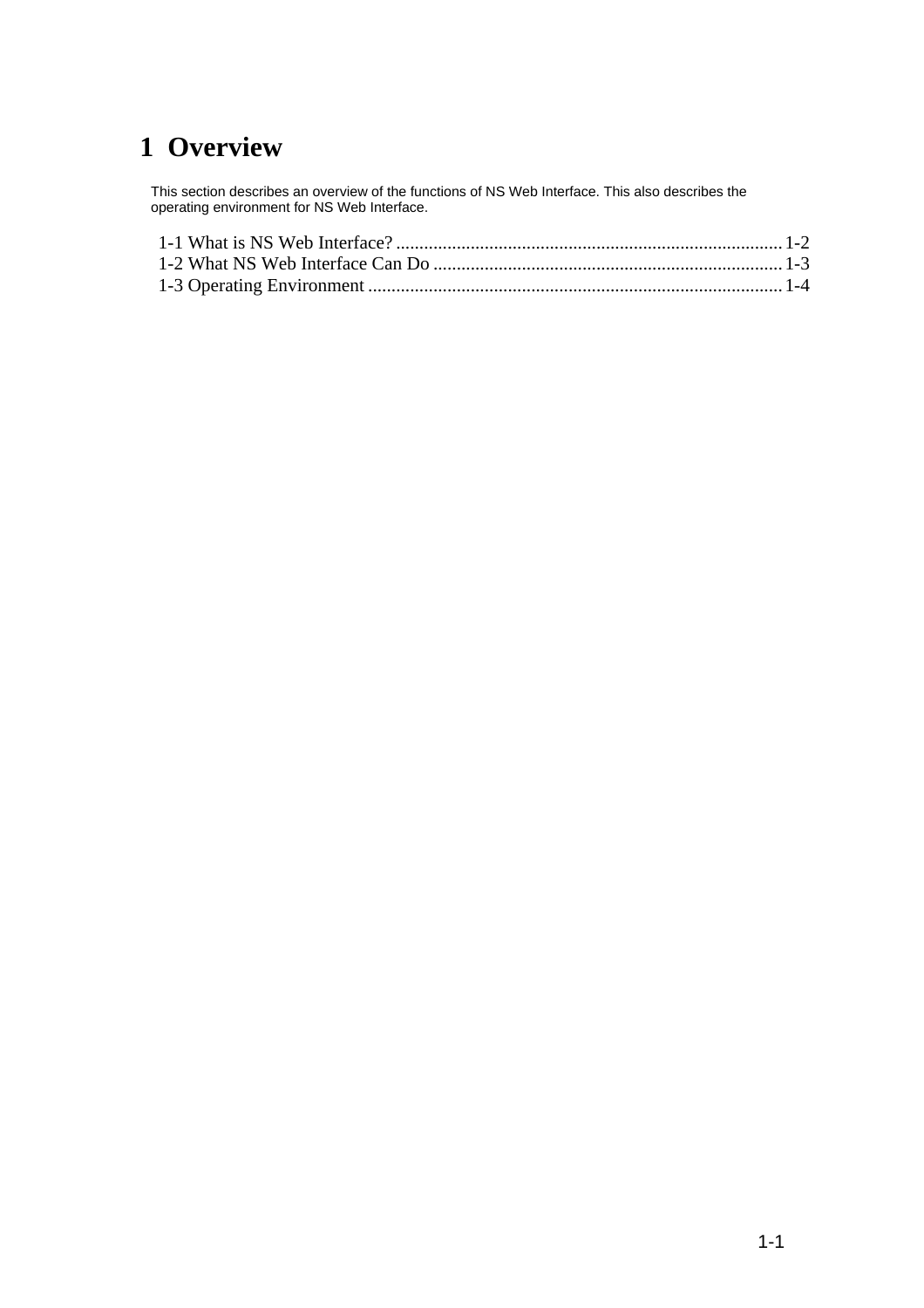## <span id="page-6-0"></span>1-1 What is NS Web Interface?

NS Web Interface is a function that monitors a screen that an NS-series PT displays using a web browser on a personal computer connected to an NS-series PT (hereinafter called "the PT") via Ethernet.

NS Web Interface has the following functions.

- Monitors a PT screen at the site using a web browser.
- Operates a PT screen at the site using a web browser.
- Checks the contents of the files in the Memory Card inserted into the PT at the site, and downloads the files.

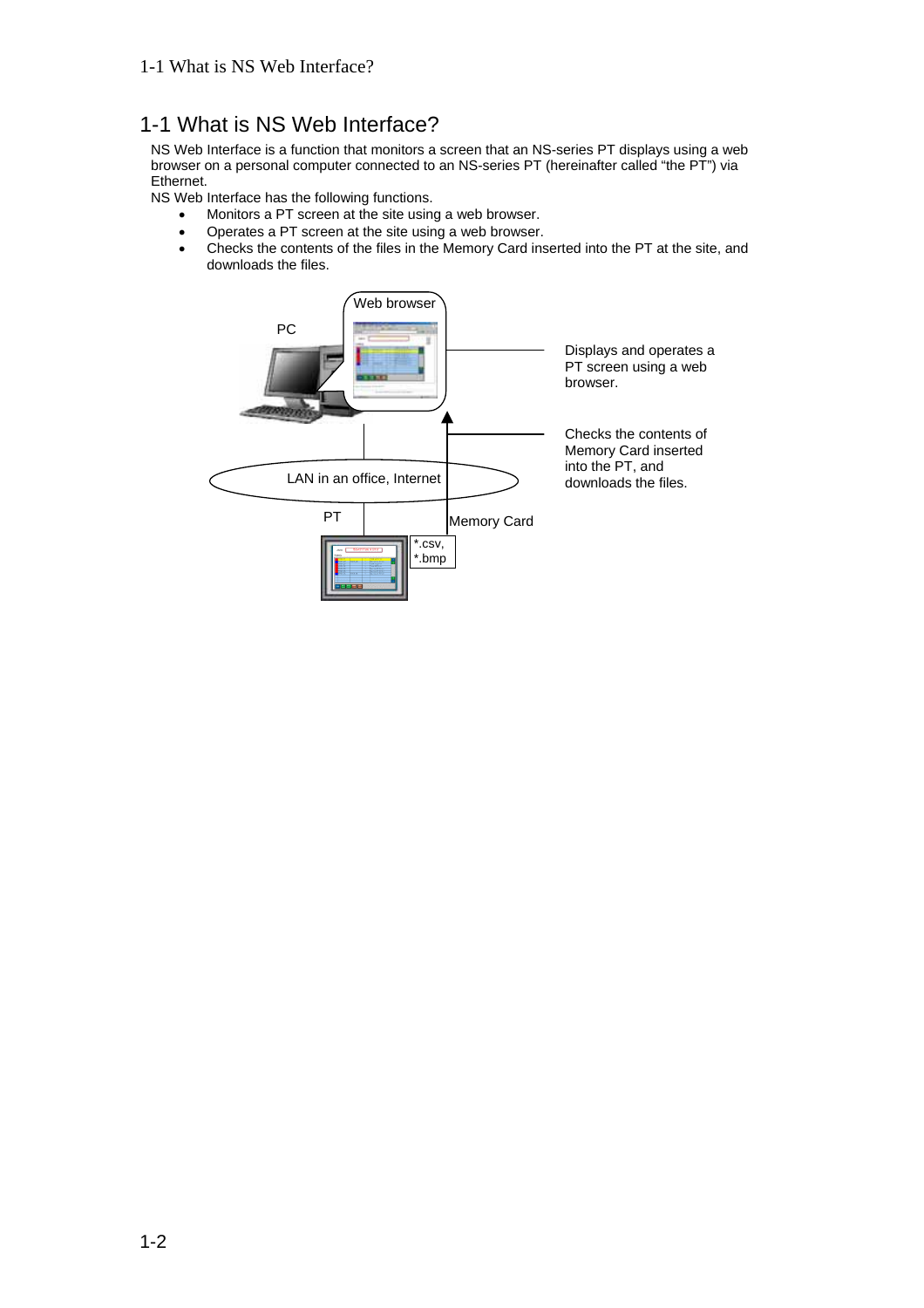#### <span id="page-7-0"></span>1-2 What NS Web Interface Can Do

This section contains the usage examples of NS Web Interface.

#### • **Remote Monitoring**

When a problem is reported from the end user of the PT, NS Web Interface allows users to check error and alarm details displayed on the PT by accessing the end user's PT from a web browser on your computer. Also when users instructed an operator, users can check work done by the operator using a web browser.



#### • **Remote Operation**

When a problem of a device is reported from a factory, a designer accesses the PT using a web browser. From a web browser, it is possible to operate the PT, start a device monitor or ladder monitor, and investigate and fix errors.

It is also possible to download an alarm history file (csv file) stored in the Memory Card inserted into the PT and check the contents.

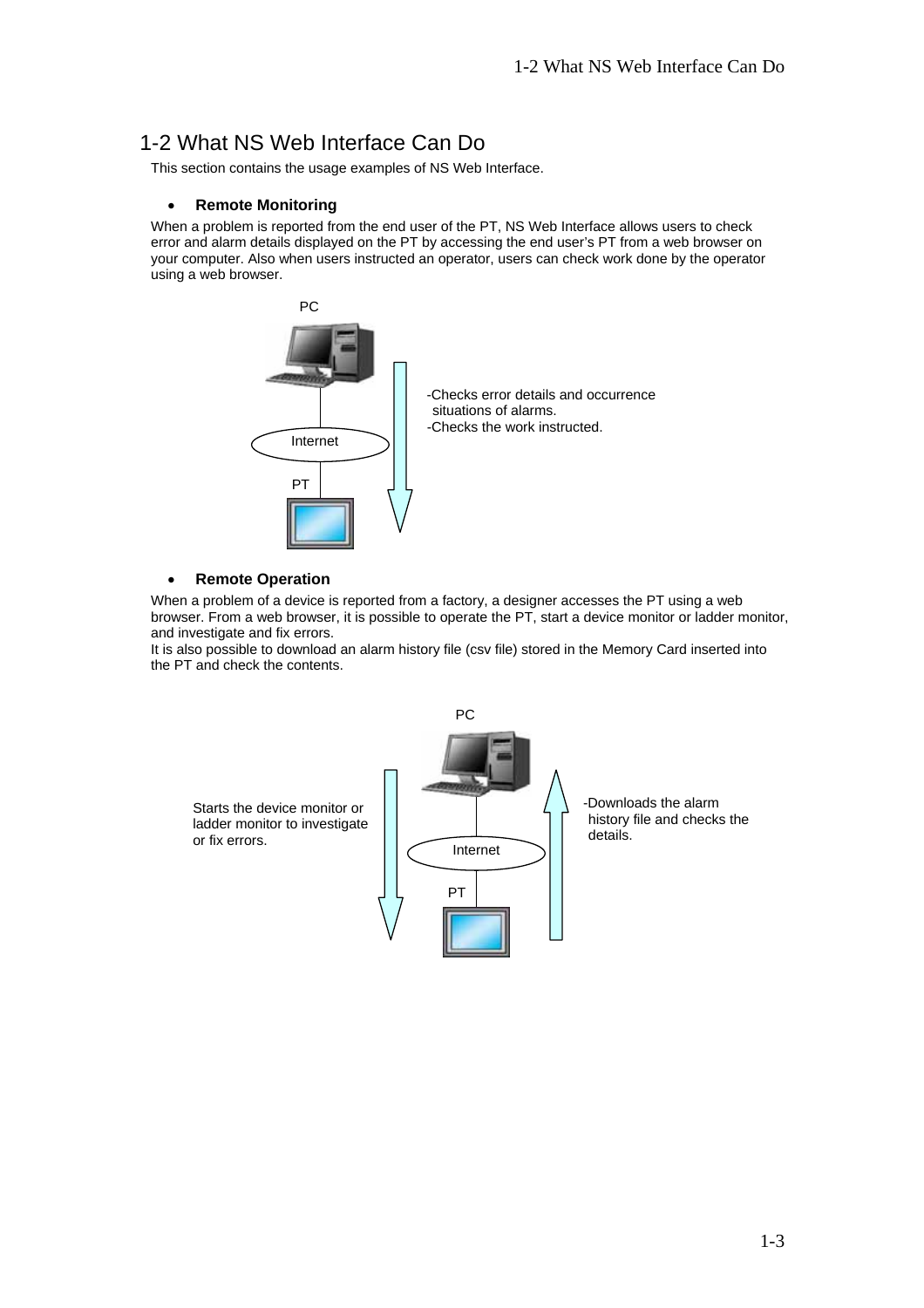#### <span id="page-8-0"></span>1-3 Operating Environment

The following shows the system configuration for connecting a PT on a network to a personal computer using NS Web Interface.

#### **1-3-1 Necessary NS Series V2 Configuration**

#### • **NS-series PT Models**

Any of the following NS-series V2 is required to use NS Web Interface.

| Model           |
|-----------------|
| NS12-TS01(B)-V2 |
| NS10-TV01(B)-V2 |
| NS8-TV01(B)-V2  |
| NS5-SQ11(B)-V2  |
| NS5-TQ11(B)-V2  |
| NS5-MQ11(B)-V2  |

#### • **PT System Program**

The following version of the system program must be installed in your NS-series V2 in order to use the NS Web Interface.

|                    | <b>NS System Version</b> |
|--------------------|--------------------------|
| Version 8 or later |                          |

#### **1-3-2 Necessary Network Environments**

Your NS-series V2 must be able to be connected to a personal computer via one of the following Ethernet standard in order to use the NS Web Interface.

| Standard               |
|------------------------|
| 10Base-T or 100Base-TX |

#### **1-3-3 Necessary Web Browser**

The following web browsers can show a PT screen on a personal computer.

| Web browser                       |
|-----------------------------------|
| Microsoft Internet Explorer Ver.6 |
| Microsoft Internet Explorer Ver.7 |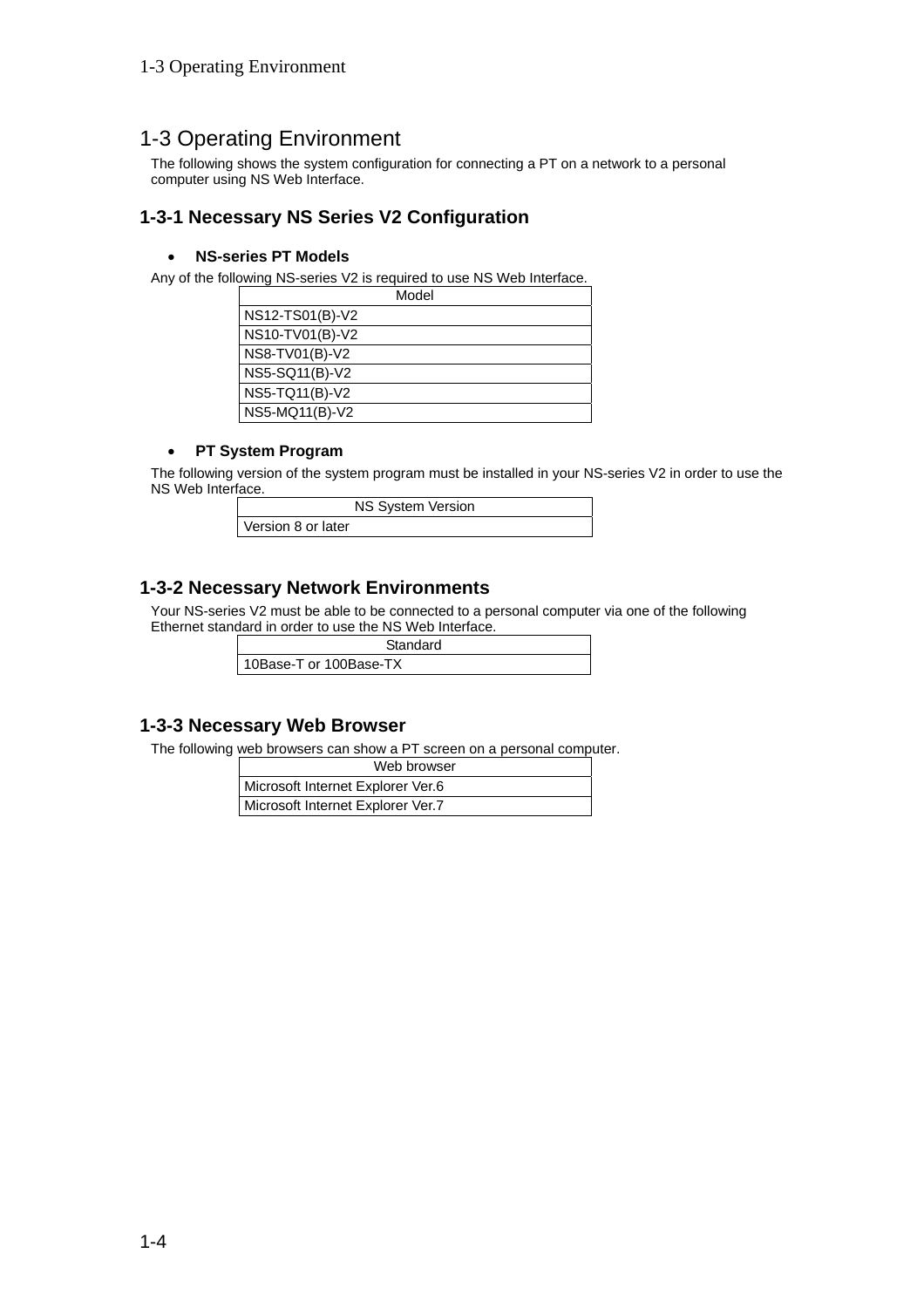# **2 Using NS Web Interface**

This section explains how to connect a PT to a web browser on a personal computer using NS Web Interface.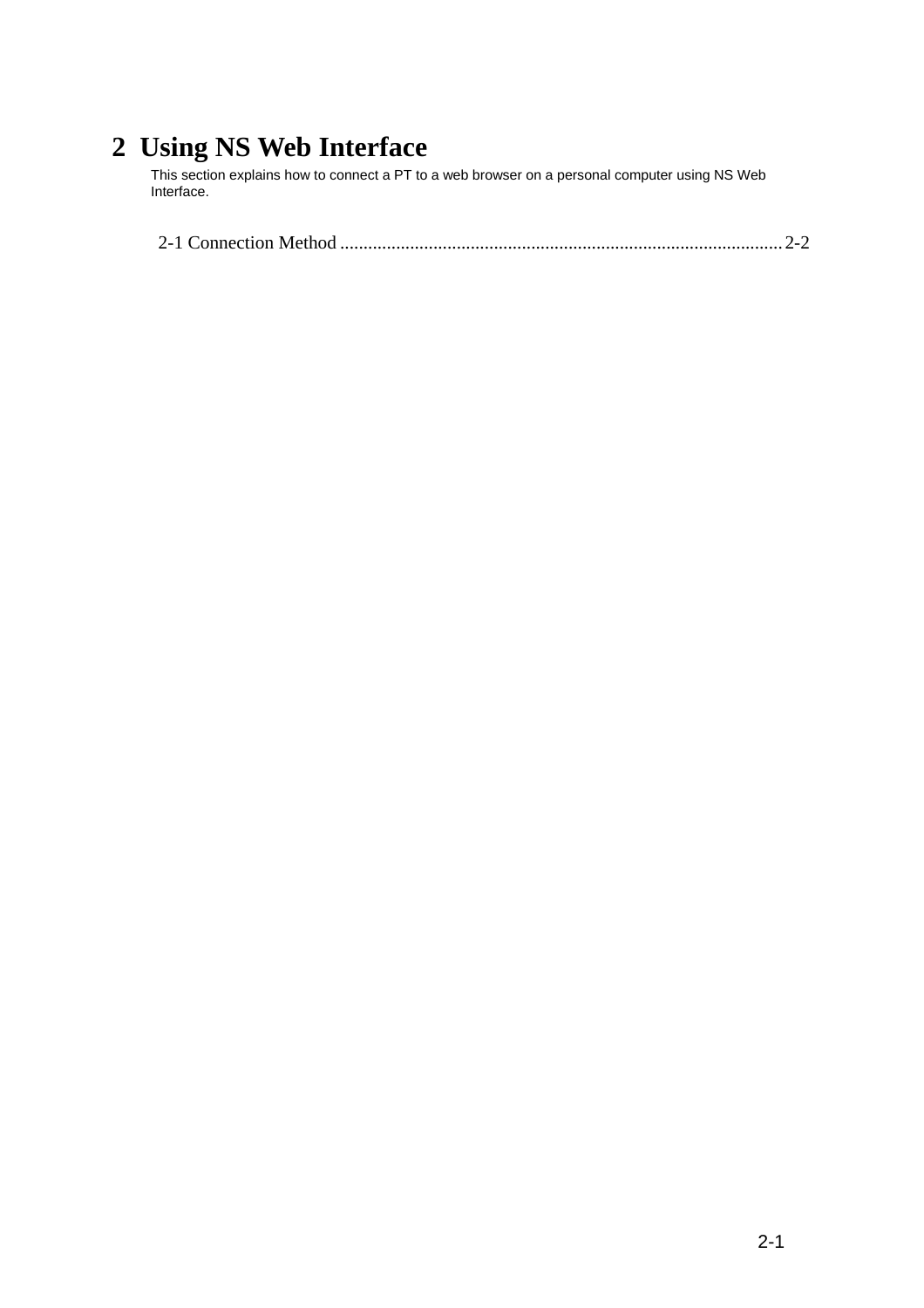## <span id="page-10-0"></span>**2-1 Connection Method**

This section explains how to connect a PT to a web browser on a computer using NS Web Interface.

This document uses Windows XP and Microsoft Internet Explorer Ver.6 as an example. For details on the operating system, the setting of the web browser and operation methods, refer to manuals for each product.

#### **2-1-1 PT Settings**

To use NS Web Interface, the following settings must be made in the PT System Menu.

- 1. Turn ON the power to the PT so that the PT is in the RUN mode. Display the System Menu by pressing two of four corners of the touch panel.
- 2. Select *Comm.* Tab.
- 3. Set *Ethernet* to *Enable*.
- 4. Set *FTP/Web* to *Enable*.

| System Menu                       |           |                           |                   |               |                   | Exit      |                   |  |
|-----------------------------------|-----------|---------------------------|-------------------|---------------|-------------------|-----------|-------------------|--|
| Initia-<br>PT<br>Settings<br>lize | Project   | Password                  | Comm.             | Data<br>Check | Special<br>Screen |           | Hardware<br>Check |  |
| Comm.<br>Auto-return              | <b>ON</b> | <b>OFF</b>                | Ethernet Setting  |               |                   |           |                   |  |
| Time-out<br>Interval              | 3         | Δ<br>Δ                    | Network Add.      | $\mathbf{1}$  |                   | Node Add. | $1\,$             |  |
| Retry Counts                      | 5         | Δ<br>▽                    | <b>IP</b> Address | 192           | 168               | Ø         | 1                 |  |
| Serial Port A                     |           |                           | Sub-net Mask      | 255           | 255               | 255       | Ø                 |  |
| NT Link 1:N                       | Δ         | Detail<br>$\triangledown$ | Default GW        | Ø             | Ø                 | Ø         | Ø                 |  |
| Serial Port B                     |           |                           | LAN SPEED         |               | AUTO <sup></sup>  |           | 10BASE-T          |  |
| None                              | Δ         | Detail<br>▽               | FTP/Web           |               | Enable            |           | Disable           |  |
| Ethernet                          |           |                           | MAC Address       | 00000A3618AA  |                   |           |                   |  |
| Disable                           | Enable    |                           | <b>IP</b> Address |               | Show Table        |           |                   |  |
| Controller Link<br><b>Disable</b> | Enable    |                           |                   |               |                   |           |                   |  |
|                                   |           |                           |                   |               |                   | Write     |                   |  |

5. After settings, press *Write* Button. Changes will be enabled after restarting the PT.

#### Reference

When NS Web Interface is used, a language other than Japanese must be used as the system language.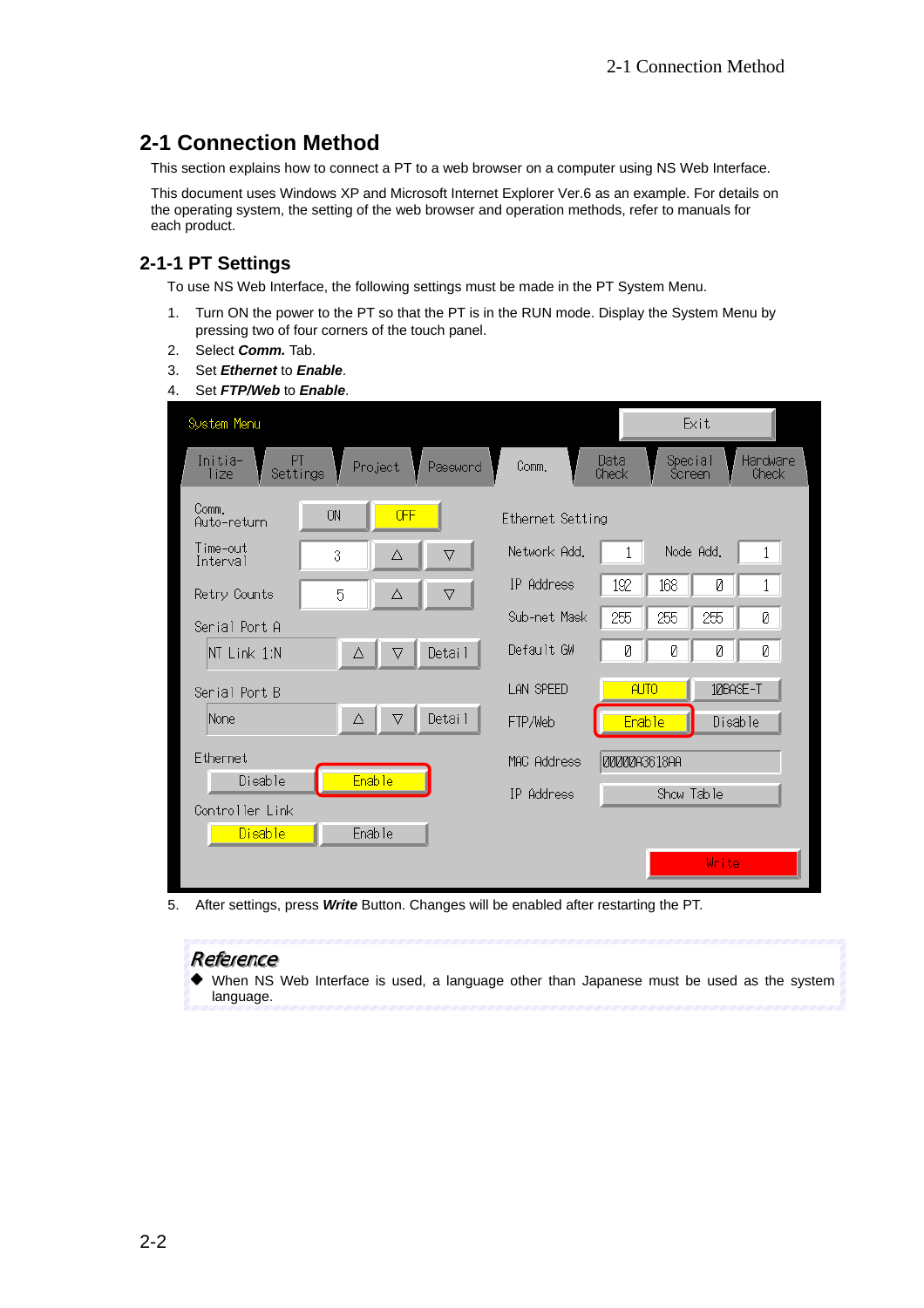#### **2-1-2 Connecting a Web Browser to a PT**

This section explains how to connect a Web Browser to a PT.

- 1. Start a web browser.
- 2. Input the following URL.

http://(PT IP Address)/

When the PT IP Address is "192.168.0.1"



To directly open each screen of NS Web Interface, specify the following URL. For details on each screen, refer to *3 The Functions of NS Web Interface*.

| Screen                               | URL                                    |  |  |
|--------------------------------------|----------------------------------------|--|--|
| <b>Monitor Screen</b>                | http://(PT IP Address)/monitor.html    |  |  |
| Monitor Screen (32768 color display) | http://(PT IP Address)/monitor32k.html |  |  |
| Monitor Screen (256 color display)   | http://(PT IP Address)/monitor256.html |  |  |
| Monitor Screen (16 grayscale levels) | http://(PT IP Address)/monitor16.html  |  |  |
| <b>Operation Screen</b>              | http://(PT IP Address)/operation.html  |  |  |
| Files in Memory Card Screen          | http://(PT IP Address)/memcard.html    |  |  |
| <b>Configuration Screen</b>          | http://(PT IP Address)/config.html     |  |  |
| Menu Screen                          | http://(PT IP Address)/menu.html       |  |  |

3. The login screen will be displayed.

| <b>Connect to 192.168.0.1</b> |                      |
|-------------------------------|----------------------|
|                               |                      |
| NS Web Interface              |                      |
| User name:                    | Ľ.                   |
| Password:                     |                      |
|                               | Remember my password |
|                               |                      |
|                               | Cancel<br>OK         |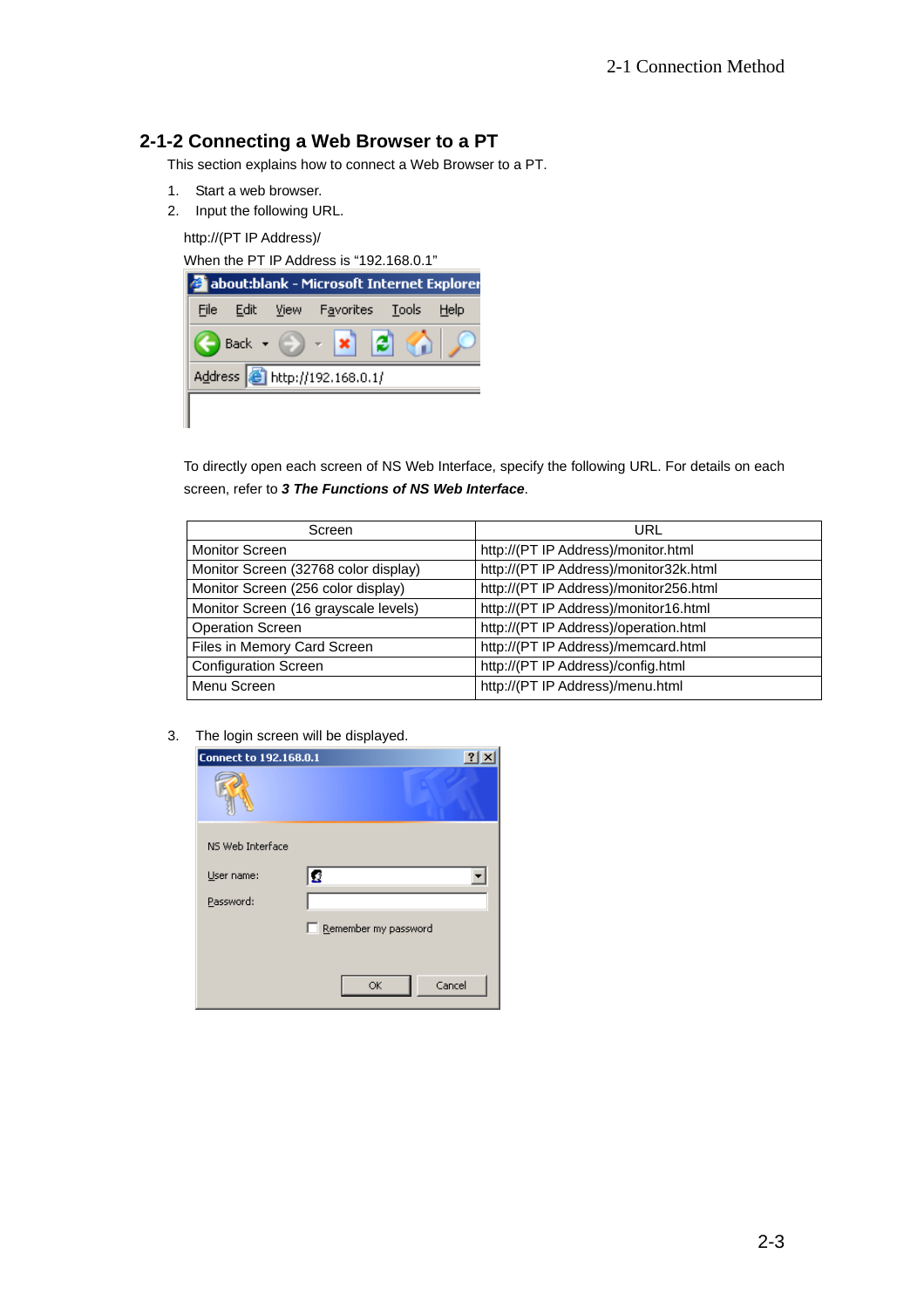#### Reference

- The NS Web Interface login uses the Basic Authentication defined by the HTTP.
- It is possible to set whether to use the user authentication login screen or not when displaying Monitor Screen. Refer to *4 NS Web Interface Settings* for the settings.
- 4. Enter the user name and password.

The factory settings for the user name and password are as follows.

| User name | .<br>haull |
|-----------|------------|
| Pas:      | $-2 - 1$   |
| `sword    | iauit      |

#### Reference

For information on how to change the user name and password, refer to "FTPFunction.pdf" included in the CX-One or CX-Designer's utility disk.

#### 5. Click *OK* Button. The menu screen will be displayed.

| -3 NS Web Interface Version 1.0 - Microsoft Internet Explorer | $ \Box$ ×                                         |
|---------------------------------------------------------------|---------------------------------------------------|
| File Edit Yerr Fgyorites Tools Help                           |                                                   |
| ● Back → ○ - ■ ② ☆ ○ Search ☆ Favorites ④ ☆ - ③ 回 -  <br>03   |                                                   |
| Address @ Mtp://192.168.0.1/                                  | Links <sup>10</sup><br>$\bullet$ $\rightarrow$ 60 |
| <b>NS Web Interface Menu</b>                                  |                                                   |
| - Monitor<br>Operation<br>. Files in Memory Card              |                                                   |
| - Configuration                                               |                                                   |
| @Copyright OMRON Corporation 2008. All Rights Reserved.       |                                                   |
|                                                               |                                                   |
|                                                               |                                                   |
| a                                                             | <b>D</b> Internet<br>À                            |

| Item                                | Description                                                                                                                                                      |
|-------------------------------------|------------------------------------------------------------------------------------------------------------------------------------------------------------------|
| Monitor                             | Monitors the screen currently displayed on the PT.                                                                                                               |
| <b>Operation</b>                    | Monitors the screen currently displayed on the PT.<br>Operates the PT screen by mouse clicking the web browser.                                                  |
| <b>Files</b><br>in '<br>Memory Card | Displays a list of files in the Memory Card inserted into the PT.<br>Displays the contents of the files in the Memory Card, and downloads to the web<br>browser. |
| Configuration                       | Make settings related to NS Web Interface.                                                                                                                       |

Details on each screen are explained in *3 The Functions of NS Web Interface*.

#### Reference

The initial screen can be changed by setting. For details on the setting, refer to *4 NS Web Interface Settings*.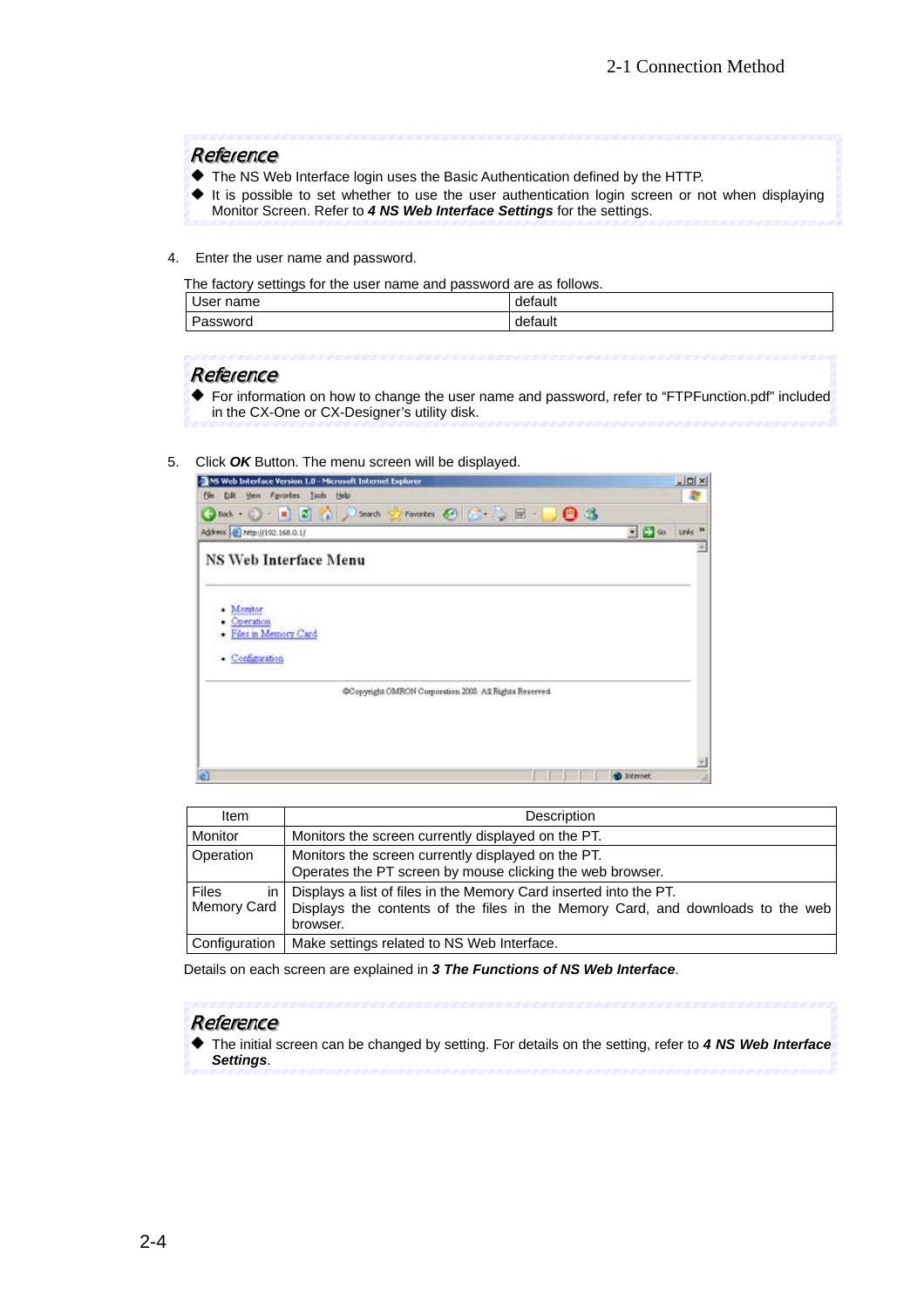# **3 The Functions of NS Web Interface**

This section explains the functions of NS Web Interface.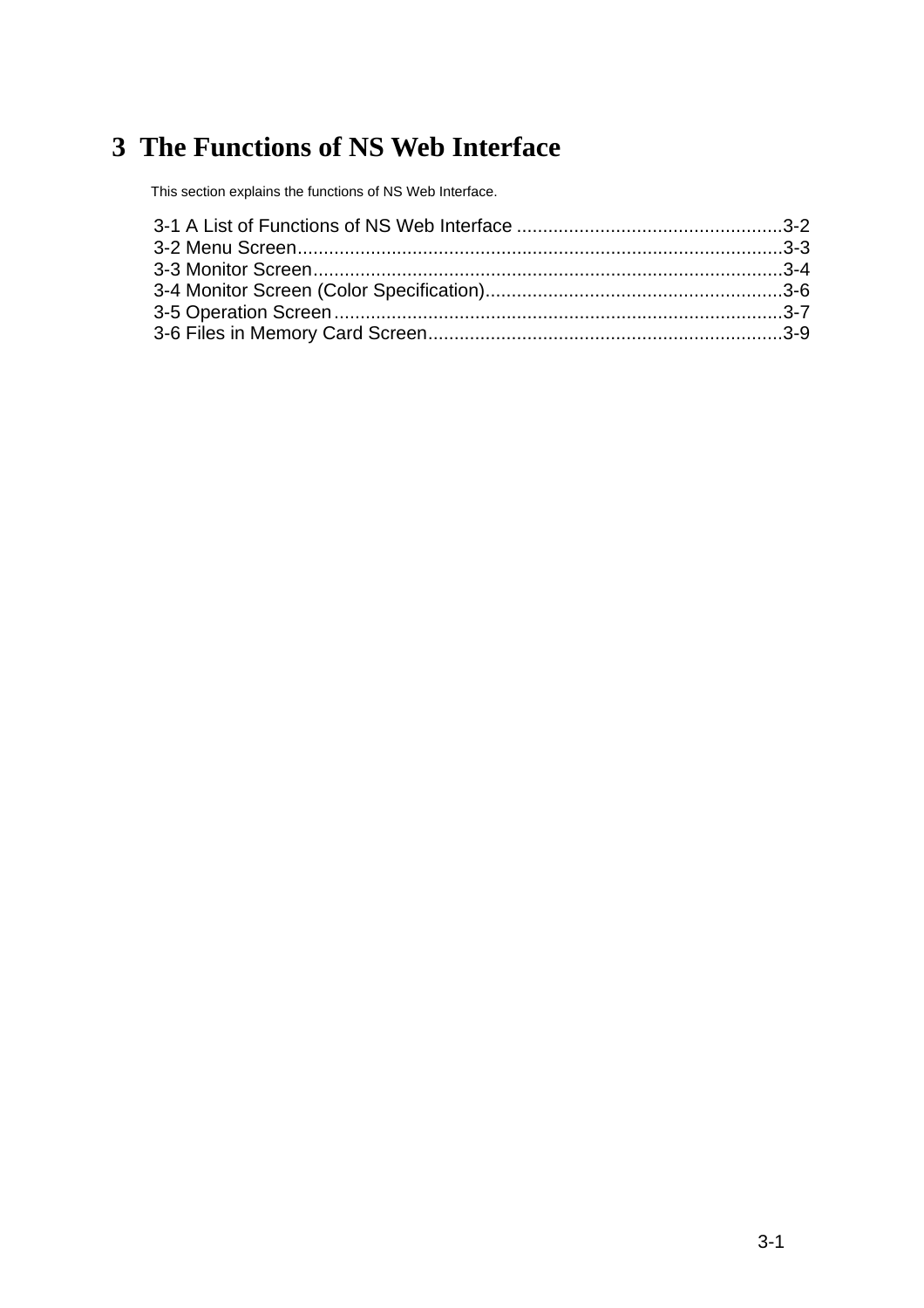### <span id="page-14-0"></span>**3-1 A List of the Functions of NS Web Interface**

NS Web Interface has the following functions (screens).

| Detail                                                                                                                                   | Content                                                                                                                                                         |
|------------------------------------------------------------------------------------------------------------------------------------------|-----------------------------------------------------------------------------------------------------------------------------------------------------------------|
| Menu screen                                                                                                                              | The menu screen of NS Web Interface.                                                                                                                            |
| Monitor screen                                                                                                                           | Monitors the screen currently displayed on the PT.                                                                                                              |
| Monitor screen<br>(Color Specification)                                                                                                  | Specifies the number of colors shown on the web browser, and<br>monitors the screen currently displayed on the PT.                                              |
| Monitors the screen currently displayed on the PT.<br>Operation screen<br>Also operates the PT screen by mouse clicking the web browser. |                                                                                                                                                                 |
| Files in<br>Card<br>Memory<br>screen                                                                                                     | Displays a list of files in the Memory Card inserted into the PT.<br>Displays the contents of the files in the Memory Card and downloads to<br>the web browser. |
| Configuration screen                                                                                                                     | Make settings related to NS Web Interface.                                                                                                                      |

#### Reference

For Configuration screen, refer to *4 NS Web Interface Settings*.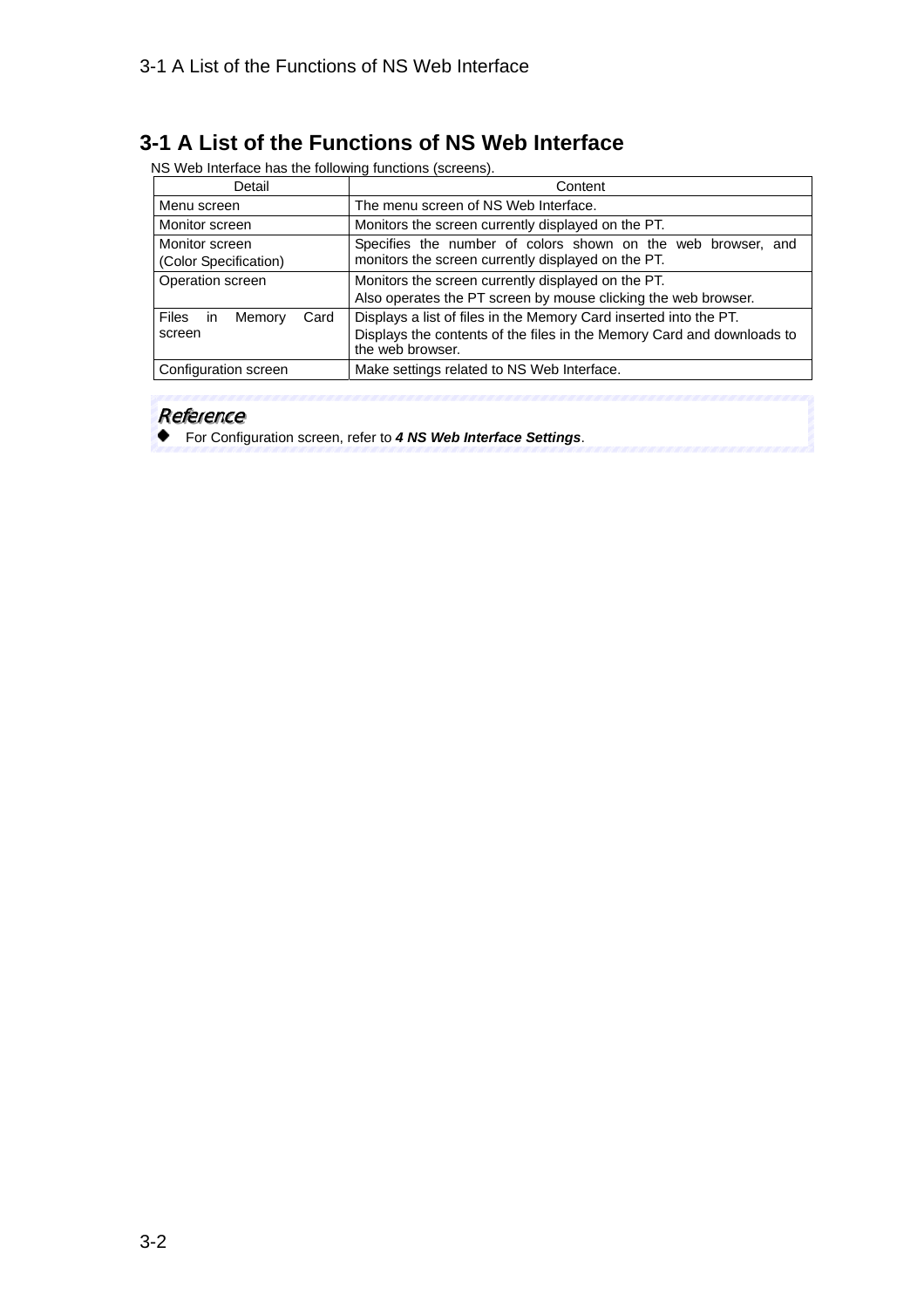## <span id="page-15-0"></span>**3-2 Menu Screen**

The Menu screen displays the following screen.



| No. | Item | Description                                      |
|-----|------|--------------------------------------------------|
|     | Menu | Displays a list of the NS Web Interface screens. |
|     |      | Clicking will move to each screen.               |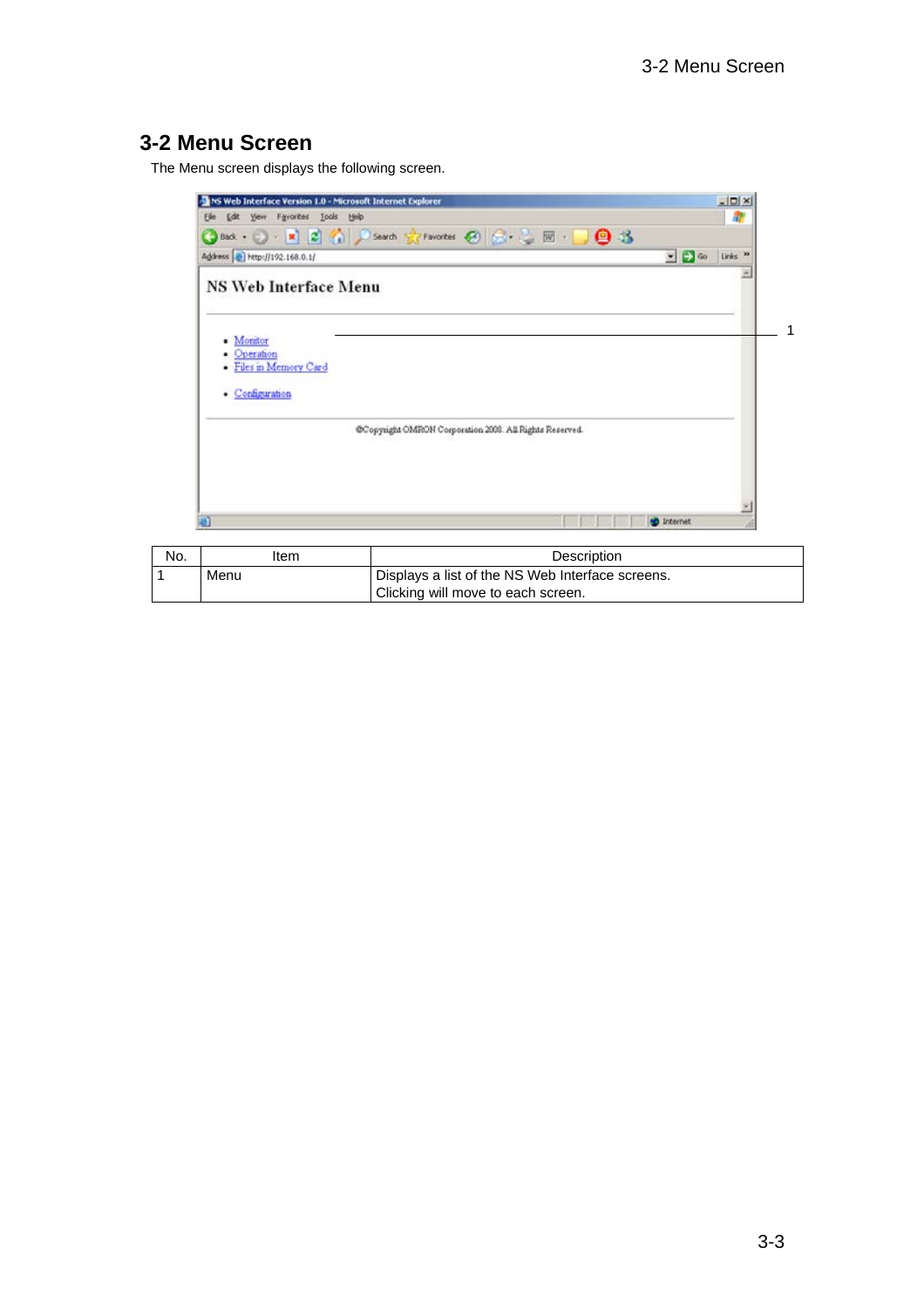# <span id="page-16-0"></span>**3-3 Monitor Screen**

#### **3-3-1 Monitor Screen**

The Monitor screen is used to display a PT screen. The Monitor screen displays the following screen.

| <b>Tank A Error</b> |                                                    |
|---------------------|----------------------------------------------------|
| Device C Error      |                                                    |
| Tank C Error        |                                                    |
| Tank B Error        |                                                    |
|                     |                                                    |
|                     |                                                    |
|                     |                                                    |
|                     |                                                    |
|                     |                                                    |
|                     |                                                    |
|                     |                                                    |
|                     |                                                    |
|                     |                                                    |
|                     | Device B Error<br>Device D Error<br>Device A Error |

| No. | ltem                  | Description                                           |
|-----|-----------------------|-------------------------------------------------------|
|     | <b>Monitor Screen</b> | Displays a PT screen.                                 |
|     | Latest Captured       | Displays the date and time when a PT screen was read. |

#### Reference

- ▴ A PT screen cannot be operated with the Monitor screen. To operate a screen, display the Operation screen.
- To hide the Latest Captured, make a setting. For details on the setting, refer to *4 NS Web Interface Settings*.

#### **3-3-2 Updating a Screen Display**

The Monitor Screen periodically reads a screen displayed on the PT and updates the screen in a certain interval set in the Configuration screen. (Default: 15 seconds) For details on the setting, refer to *4 NS Web Interface Settings*.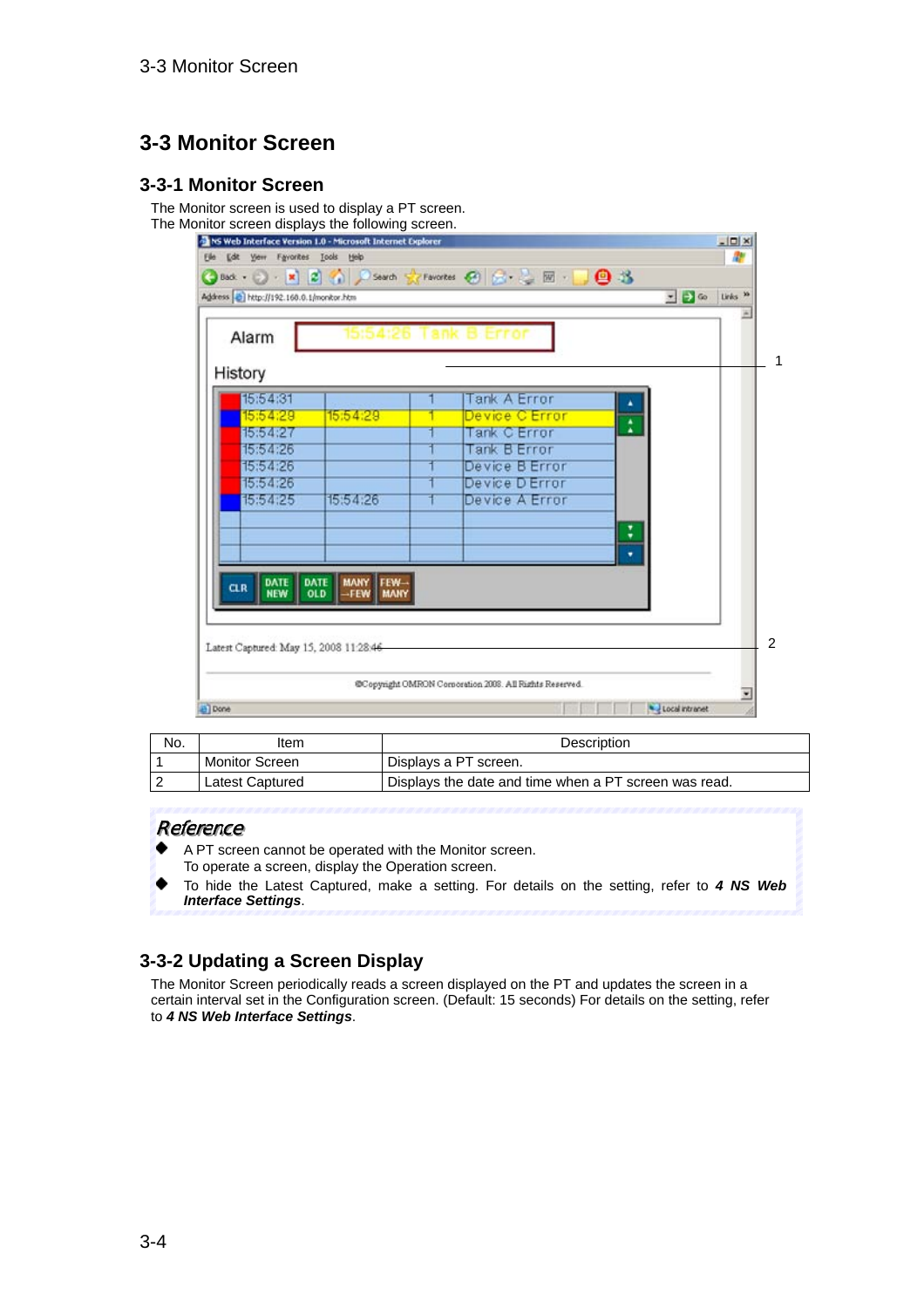#### **3-3-3 Specifying the Display Color of the Monitor Screen**

NS Web Interface displays a Windows BMP format or PNG format image of a PT screen on a web browser. To select one of the formats, make a setting in the Configuration screen. When the Windows BMP format is used, the following number of colors can be selected from the Configuration screen.

| Item  | Description                       |
|-------|-----------------------------------|
| 32768 | Displayed in 32768 colors.        |
| 256   | Displayed in 256 colors.          |
| -16   | Displayed in 16 grayscale levels. |

When the PNG format is used, the screen is displayed in 32768 colors.

#### Reference

- A color setting made for the Configuration screen will also be used for the Operation screen.
- When a screen is displayed in 32768 colors, a web browser display will be equivalent to the PT display. However, the screen file size will be large and it may take some time to transfer the file to a web browser.

When a screen is displayed in 16 grayscale levels, it will not display colors. However, the screen file size to be transferred to a web browser will be small. Therefore, it is suitable to use 16 grayscale levels when a quicker response is required such as when operation is performed in Operation screen.

The number of colors for the Monitor screen can be set in the Configuration screen. It can also be set by directly specifying the number of colors with URL. For details, refer to *3-4 Monitor Screen (Color Specification)*.

#### **3-3-4 Not Using The User Authentication**

It is possible to set whether or not to use the user authentication (Login screen display) when directly specifying a URL to open the Monitor screen. For details on the setting, refer to *4 NS Web Interface settings*.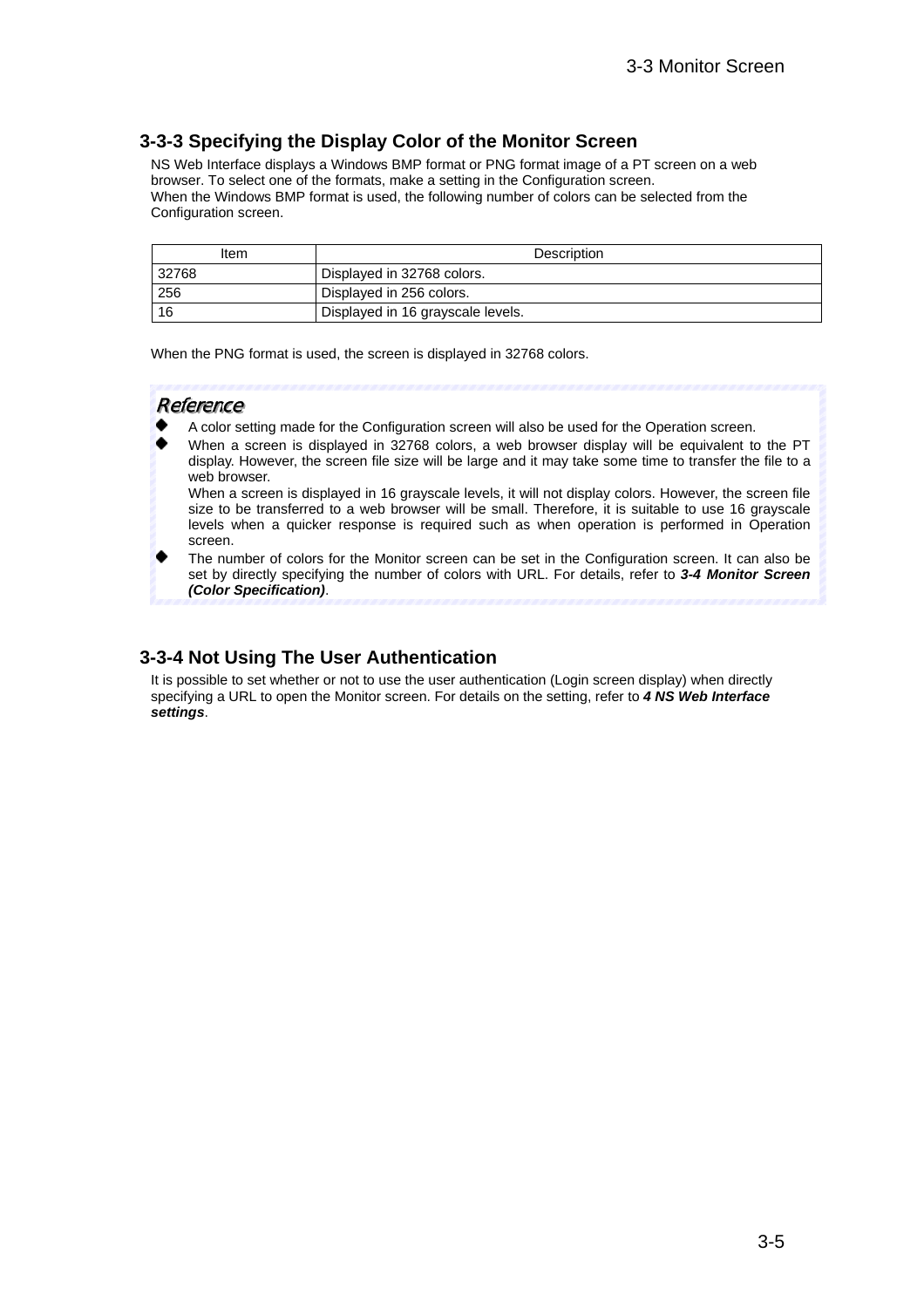## <span id="page-18-0"></span>**3-4 Monitor Screen (Color Specification)**

The number of colors displayed on the Monitor screen can be set in the Configuration screen. They can also be set by directly specifying a URL.

| Item                              | Description                            |
|-----------------------------------|----------------------------------------|
| Displaying in 32768 colors        | http://(PT IP Address)/monitor32k.html |
| Displaying in 256 colors          | http://(PT IP Address)/monitor256.html |
| Displaying in 16 grayscale levels | http://(PT IP Address)/monitor16.html  |

When a screen is displayed in 32768 colors, the web browser display will be equivalent to the PT display. However, the screen file size will be large and it may take some time to transfer the file to a web browser.

When a screen is displayed in 16 grayscale levels, it will not display colors. However, the screen file size to be transferred to a web browser will be small. Therefore, it is suitable to use 16 grayscale levels when a quicker response is required such as when you perform operation in the Operation screen.

| Display Screen   | Setting                                                                                                                                         |
|------------------|-------------------------------------------------------------------------------------------------------------------------------------------------|
| Monitor screen   | Specifies monitor32k.html.                                                                                                                      |
|                  | The screen is displayed in 32768 colors. Thus it is the same as the<br>PT display.                                                              |
| Operation screen | In Configuration screen, specifies 16 grayscale levels for the display.<br>Specifying this makes it possible to perform a high-speed operation. |

#### Reference

- The functionality of Monitor Screen (color specification) is the same as that of Monitor Screen except for the display color function.
- Monitor Screen (color specification) displays the PT screen in the Windows BMP format. (Monitor screen (color specification) always displays in the Windows BMP format even when the PNG format is set in the Configuration screen.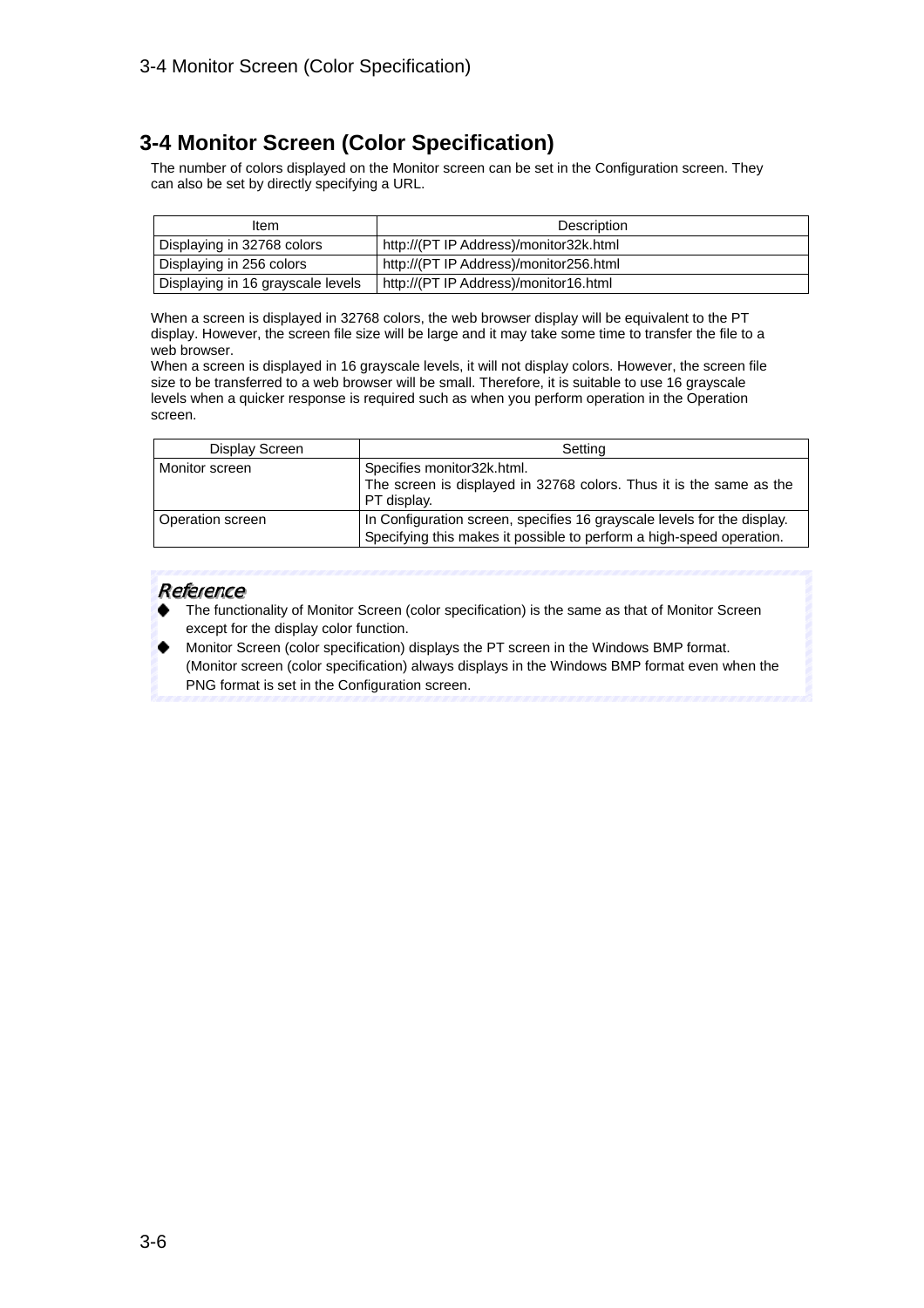# <span id="page-19-0"></span>**3-5 Operation Screen**

#### **3-5-1 Operation Screen**

The Operation screen is used to display the PT screen and operate the screen. The Operation screen displays the following screen.



| No. | Item        | Description                                                           |
|-----|-------------|-----------------------------------------------------------------------|
|     | Operation   | Displays the PT screen.                                               |
|     | screen      | Allows the user to operate the PT screen by clicking the web browser. |
|     | system menu | Switches the PT display to the System Menu.                           |
|     |             | For details, refer to 3-5-3 System Menu.                              |

#### Reference

It is possible to prohibit operating the PT screen from the PT while operating the PT screen from the Operation screen. For details, refer to 4 NS Web Interface.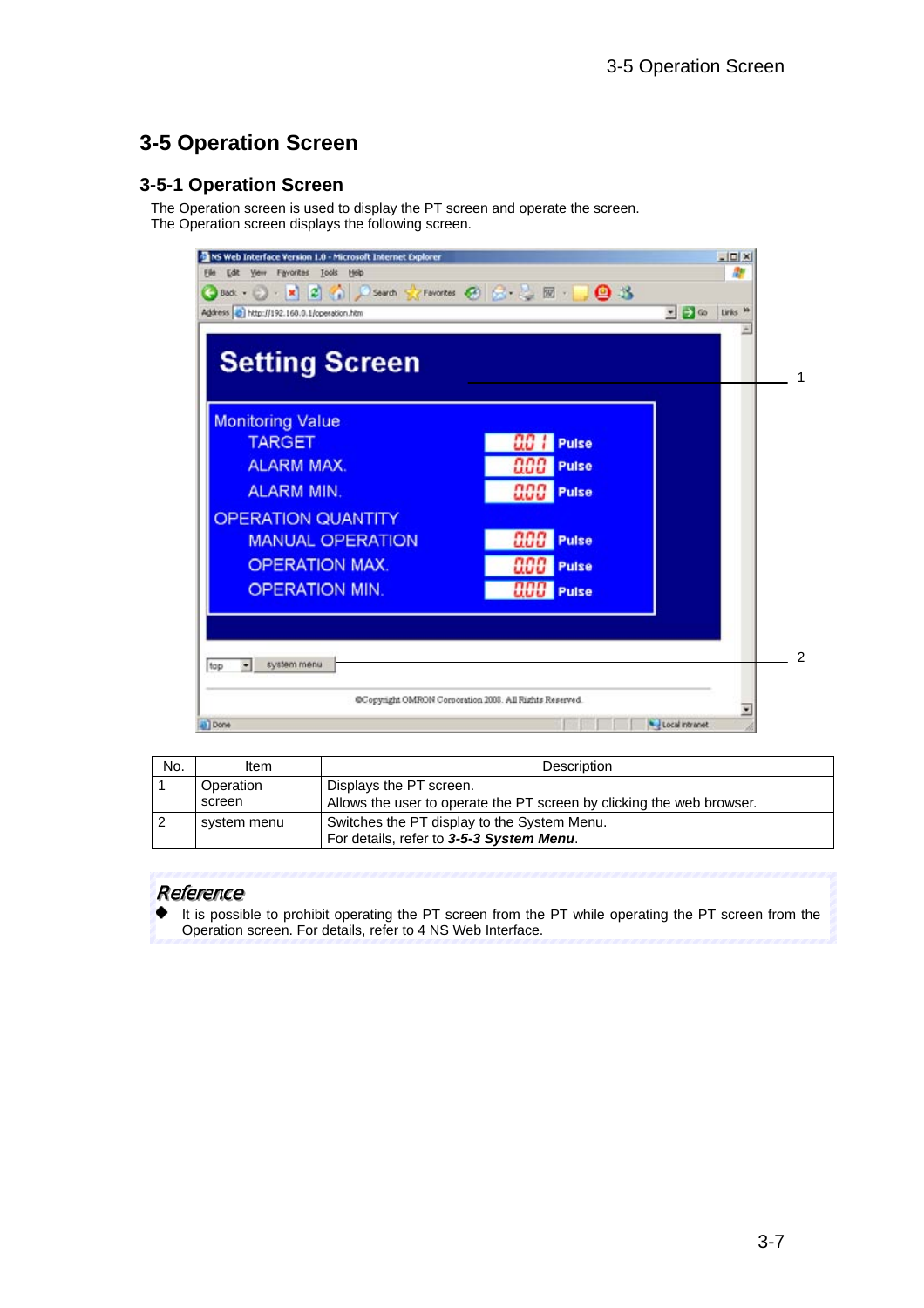#### **3-5-2 Reloading Screen Display**

The Operation screen periodically reads a screen displayed on the PT and updates the display. The reload interval can be set in the Configuration screen (Default: 3 seconds).

It is also possible to set the time from when the user mouse clicks until the Operation screen reads a PT screen and updates the display. (Default: 1 second).

For details on the setting, refer to *4 NS Web Interface Settings*.

#### Reference

- The Reload Interval in the Monitor screen and Reload Interval in the Operation screen are independent from each other. Thus, they must be set separately.
- When the Operation screen is displayed in 32768 colors, the screen file size to be transferred to a web browser will be large and it may take some time to transfer. In order to achieve faster response, display in 16 grayscale levels.

#### **3-5-3 System Menu**

With the PT, the System Menu can be displayed by pressing two of four corners at the same time. However, In the Operation screen, the system menu button is used to display the System Menu.



| No. | Item             | Description                                                                                                  |
|-----|------------------|--------------------------------------------------------------------------------------------------------------|
|     | <b>Positions</b> | Specifies two of four corners of the PT screen you want to press.                                            |
|     | be<br>to         | There should not be any object on the specified positions.                                                   |
|     | pressed          | -top: The top left and top right corner of a screen                                                          |
|     |                  | -bottom: The bottom left and bottom right corner of a screen                                                 |
|     |                  | -left: The top left corner and bottom left corner of a screen                                                |
|     |                  | -right: Top right corner and bottom right corner of a screen                                                 |
|     | system<br>menu   | Clicking the system menu button will press the specified positions of the PT and<br>display the System Menu. |

#### Reference

Please note that even if there is a functional object on a position that is specified as the position to be pressed, clicking the system menu button will switch the NS screen to the System Menu. However, the functional object will also be pressed.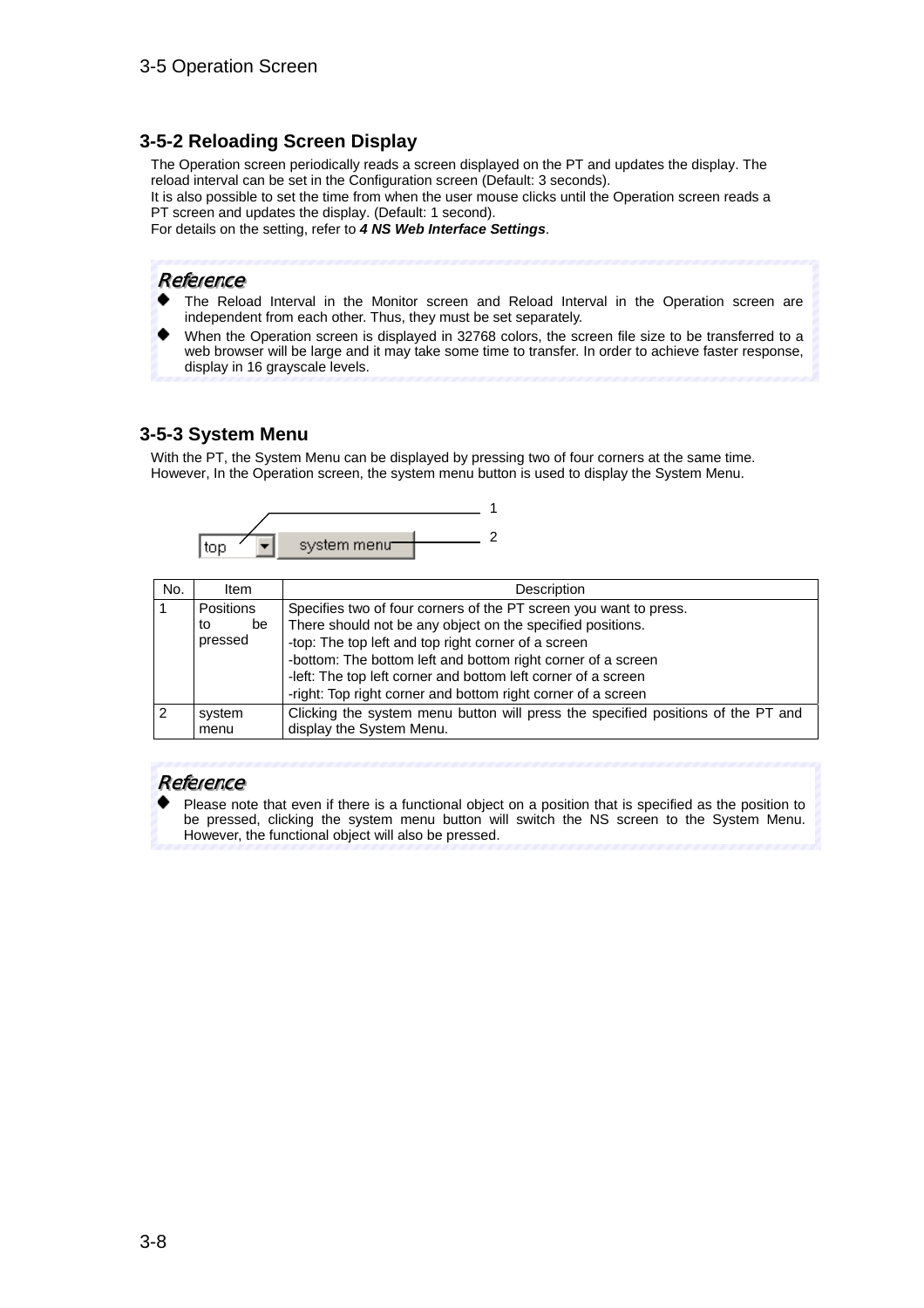# <span id="page-21-0"></span>**3-6 Files in Memory Card Screen**

#### **3-6-1 Files in Memory Card Screen**

The Files in Memory Card screen can display a list of files in Memory Card inserted into the PT. It can also display the contents of the files in the Memory Card and download them to a web browser.

The Files in Memory Card screen displays the following screen.

| Back $\bullet$ $\rightarrow$ $\bullet$ $\bullet$<br>Address 2 Ntp://192.168.0.1/memcard.htm | $\vert x \vert$ | GO .<br>Search 5 |          | Favorites ( ) [ v ] = [ ] = | $\bullet$ $\bullet$ | Links <sup>39</sup><br>× |  |
|---------------------------------------------------------------------------------------------|-----------------|------------------|----------|-----------------------------|---------------------|--------------------------|--|
| $File(s)$ in /at0                                                                           |                 |                  |          |                             |                     |                          |  |
| filename                                                                                    | size            | date             | time     |                             |                     |                          |  |
| Jat0/BANK1                                                                                  | ≤dr>            | Apr 25, 2008     | 09:04:52 |                             |                     |                          |  |
| <b>lat0/log</b>                                                                             | <dr></dr>       | Apr 25, 2008     | 12:54:22 |                             |                     |                          |  |
| /at0/BANK2                                                                                  | <dr></dr>       | Apr 28, 2008     | 11:22:12 |                             |                     |                          |  |
| /at0/README/TXT                                                                             | 4,108           | Apr 19, 2007     | 18:55:30 |                             |                     |                          |  |
| /at0/LDRDATA                                                                                | <dr></dr>       | Mar 25, 2008     | 11:42:38 |                             |                     |                          |  |
| fat0/dblk                                                                                   | ≤dr>            | May 3, 2008      | 14:16:18 |                             |                     |                          |  |
|                                                                                             |                 |                  |          |                             |                     |                          |  |
| $6$ file(s)                                                                                 |                 |                  |          |                             |                     |                          |  |

| No.           | <b>Item</b>                 | Description                                                                                                                                                                                                                                  |
|---------------|-----------------------------|----------------------------------------------------------------------------------------------------------------------------------------------------------------------------------------------------------------------------------------------|
|               | Directory                   | Displays the directory in the Memory Card that is currently displayed.                                                                                                                                                                       |
|               |                             | The root directory of the Memory Card is displayed as "/at0".                                                                                                                                                                                |
| $\mathcal{P}$ | File List                   | Lists files under the directory that is currently displayed.                                                                                                                                                                                 |
|               |                             | Displays the contents of the files and downloads the files. For details, refer to<br>3-6-2 Displaying Contents of Files and Downloading.                                                                                                     |
|               |                             | When <dir> is displayed in size field, the directory name is displayed. To<br/>display the directory name, click the directory name. To move up one<br/>directory, click the file name when (up level) is displayed in filename field.</dir> |
| 3             | Total<br>οf<br>No.<br>files | Displays the number of files in the directory that is currently displayed.                                                                                                                                                                   |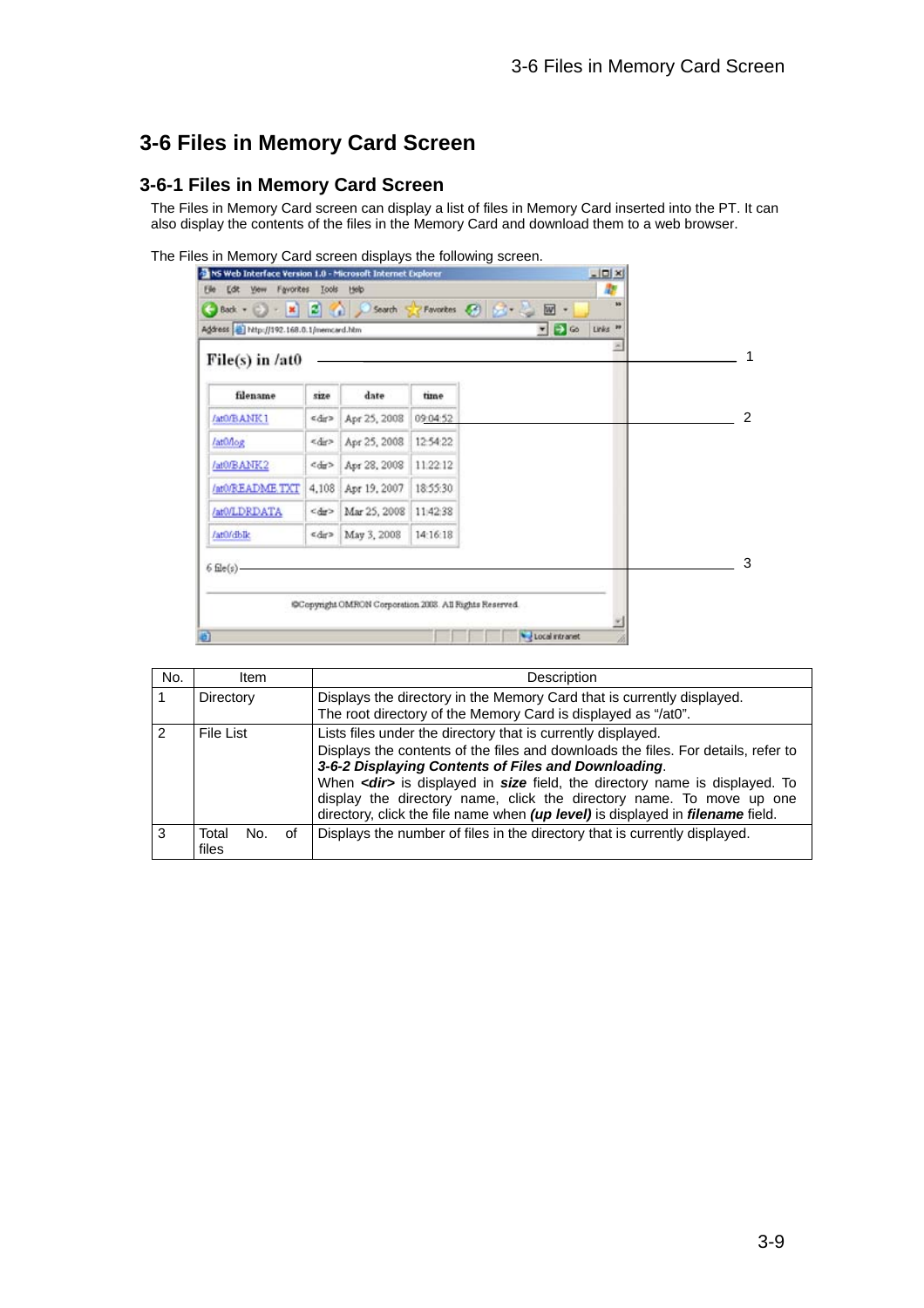#### **3-6-2 Displaying Contents of Files and Downloading**

The contents of files can be displayed by clicking the file displayed in the file list.

|                                         | Jon. ( ) 8 7   les Trees (Treese C) ( ) B .<br>Address (41) http://thic.com one (5) control |             |      | $-24$                         | Obsk + () - 8 2 7   3 Sech   2 fewton 2   (3)   超<br>Address (41) http://thic.com.com/section/finance |                                     |    |    | $+1214$             |              |
|-----------------------------------------|---------------------------------------------------------------------------------------------|-------------|------|-------------------------------|-------------------------------------------------------------------------------------------------------|-------------------------------------|----|----|---------------------|--------------|
|                                         |                                                                                             |             |      |                               |                                                                                                       | Groupt                              |    |    |                     |              |
|                                         | File(s) in /at0/log/Trend/Trd00                                                             |             |      |                               |                                                                                                       | CO ROMON LA DIATE                   | O. | D. |                     |              |
| <b>filmsame</b>                         |                                                                                             | 1504        | date | <b>Hane</b>                   | 2008/5/9 16:25<br>2008/579-16:25<br>Æ.<br>2008/5/9 16:25                                              | 22915<br>23863<br>24753             |    |    |                     |              |
| (up) level)                             |                                                                                             | <b>Adam</b> |      | is now Lapocar                | 2008/5/9 16:25<br>DOOR A                                                                              | 25,680<br>16415                     |    |    |                     |              |
| 500000 TrendSpd0070-800001.cpm          |                                                                                             | 2,094       |      |                               |                                                                                                       | 27893                               |    |    |                     |              |
| dational create Training a \$10002 cer- |                                                                                             | 7.828       |      |                               | 2008/57                                                                                               | 18639<br>29365                      |    |    |                     |              |
| 3.6460                                  | Intifag Tread Trd00/Trd00003 car 1103,115 May 3, 2008 12:05:12<br>Click a csy file.         |             |      |                               | 10<br>2008/5/9<br>11<br>2008/5/9<br>12<br>2008/5/3<br>13<br>2008-5/9<br>14<br>2008/5/9                | The contents of<br>the csy file are |    |    |                     |              |
|                                         | @Copyright CBERISI Cognitation 2008. All Fights Reserved.                                   |             |      | <b>Number of the American</b> | 15<br>2008/5/9<br>15<br>2008/5/9<br>2008/5/9 16:25<br><b>FAIR</b> , Tualiticist                       | displayed.<br>$-23213 - 141$        |    |    | <b>No construct</b> | <b>STERN</b> |

It is possible to download the selected file using the menu that can be displayed by right clicking.

| filename        | size                                  |                   |
|-----------------|---------------------------------------|-------------------|
| (up level)      |                                       | ≤dir>             |
| /at0/log/Trend/ | Open                                  | 2,084             |
| /at0/log/Trend/ | Open in New Window<br>Save Target As  | 2,828             |
| /at0/log/Trend/ | ۷Ļ<br>Print Target                    | $ 03, 11 \rangle$ |
| $3$ file $(s)$  | Cut<br>Copy<br>Copy Shortcut<br>Paste |                   |
|                 | Add to Favorites                      | yright C          |
|                 | Properties                            |                   |

#### Reference

- When a file is clicked on the file list, the screen may display a file download confirmation dialog or start an application used to display the file, depending on the web browser, setting and file type.
- The menu displayed by right mouse clicking varies depending on the Web browser you use. ٠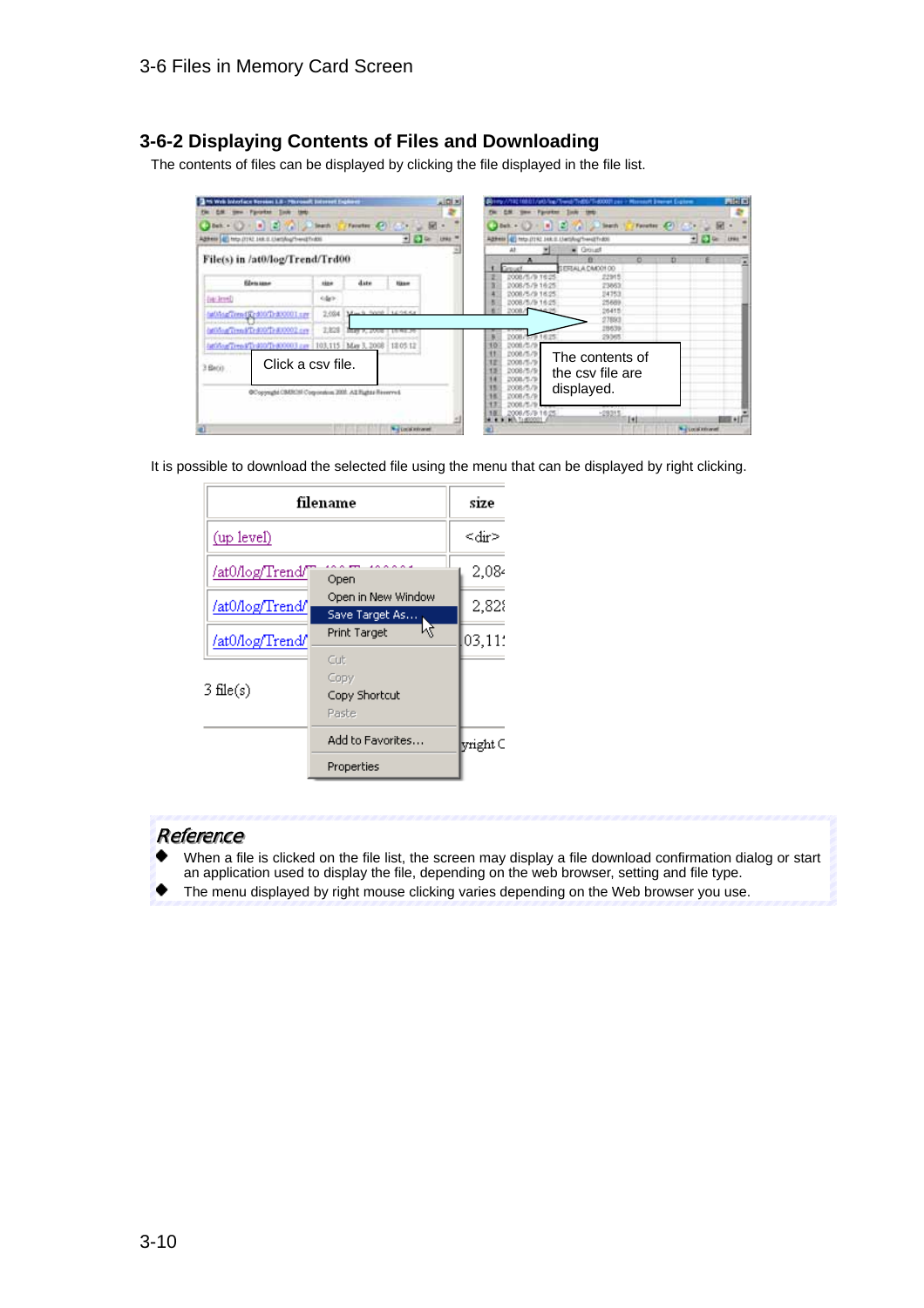# **4 NS Web Interface Settings**

This section explains the NS Web Interface settings.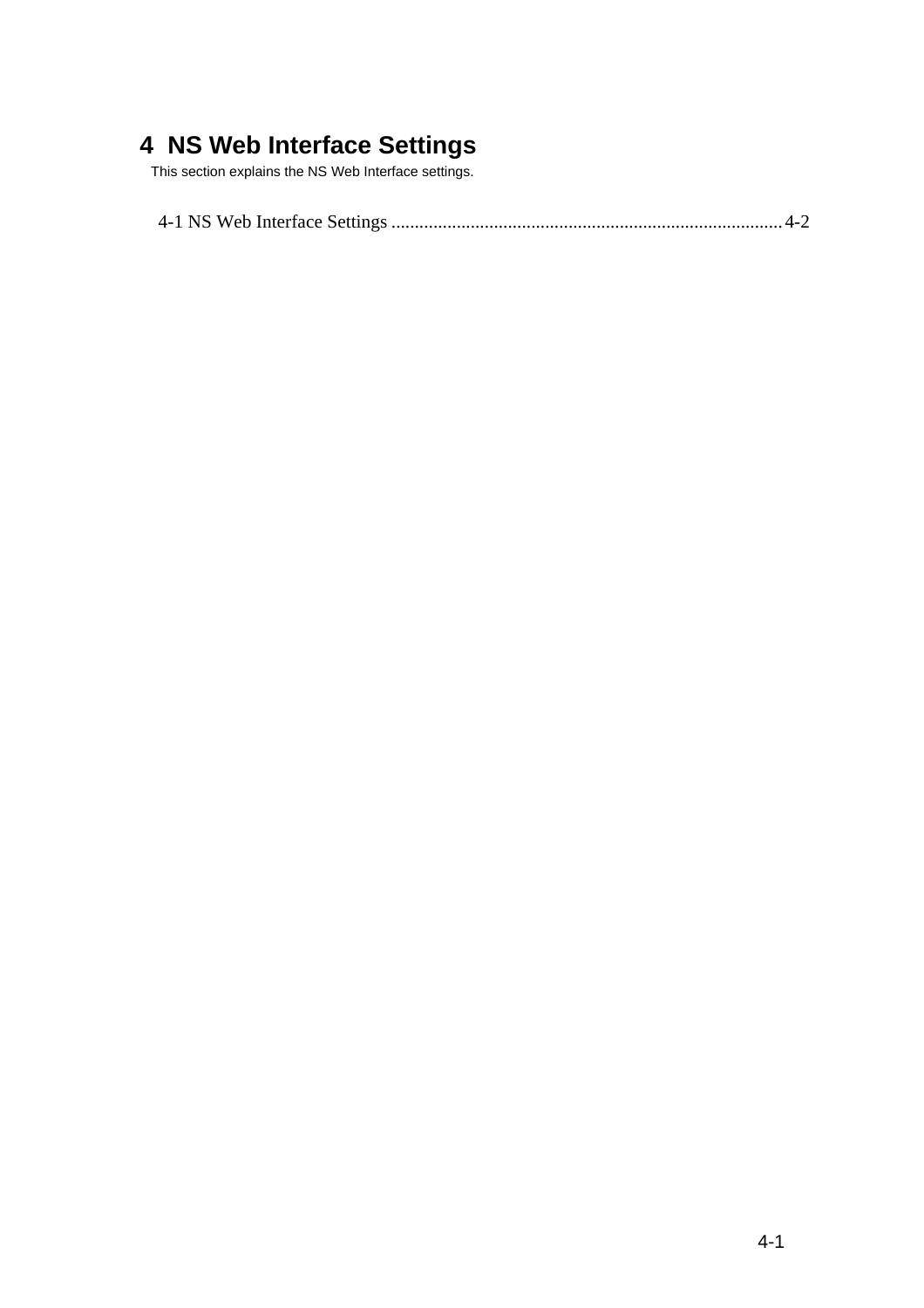## <span id="page-24-0"></span>**4-1 NS Web Interface Settings**

#### **4-1-1 Configuration Screen**

The Configuration Screen is used to make settings for NS Web Interface.



| No.           | <b>Item</b>   | Description                                                                                      |  |  |
|---------------|---------------|--------------------------------------------------------------------------------------------------|--|--|
|               | Setting Items | Settings for NS Web Interface.                                                                   |  |  |
|               |               | For details on the settings, refer to 4-1-2 NS Web Interface Settings.                           |  |  |
| $\mathcal{P}$ | apply         | Reflects the setting changes in NS Web Interface.                                                |  |  |
| 3             | save          | Reflects the setting changes in NS Web Interface.                                                |  |  |
|               |               | Also saves those changes in the PT.                                                              |  |  |
|               | default       | Returns all settings to the default settings.                                                    |  |  |
| 5             | reset         | Cancels the setting changes currently being input, and returns to the settings<br>before change. |  |  |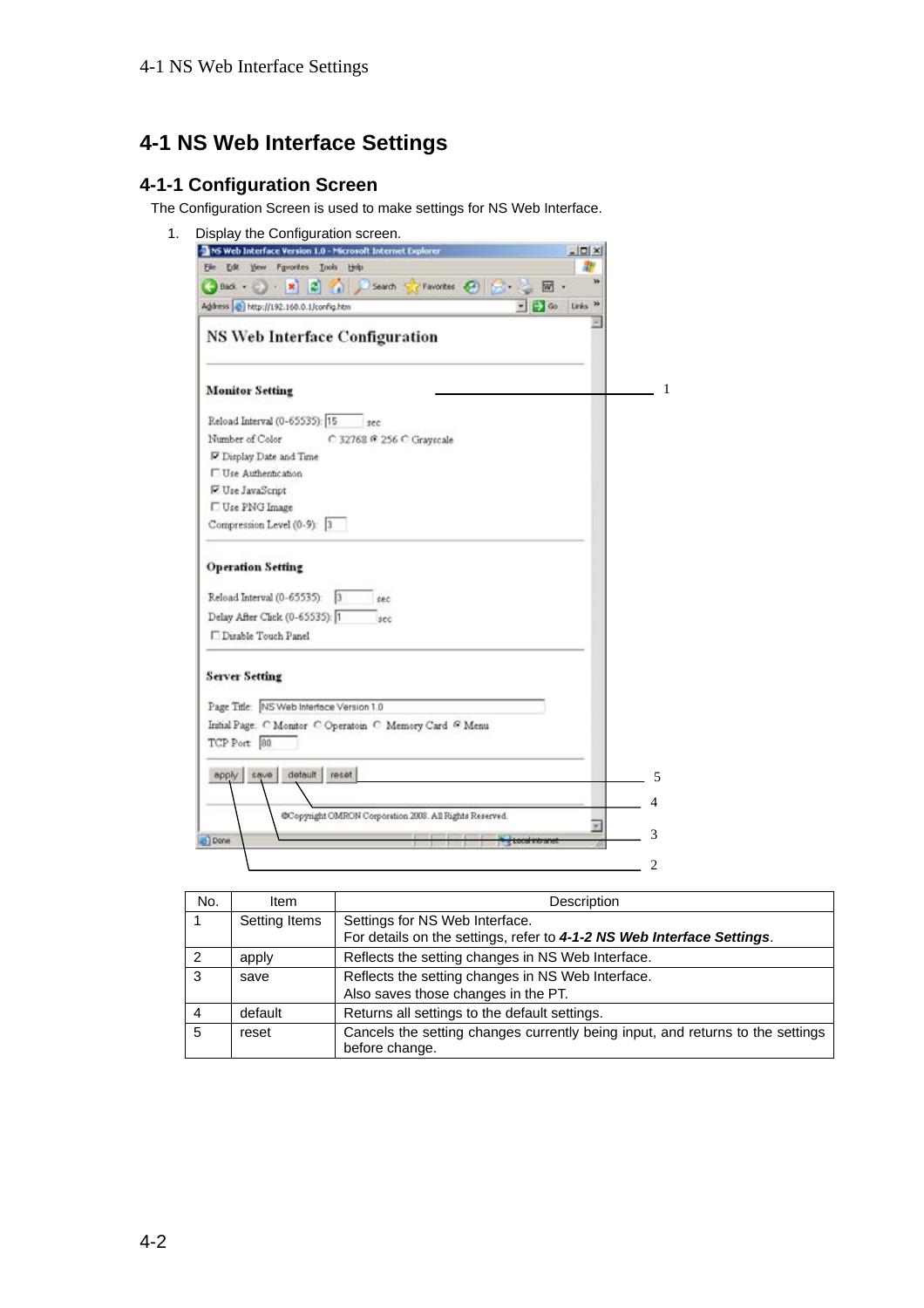- 2. Set each item. Click *apply* or *save* button.
- 3. A window stating configuration done is displayed.



4. When three seconds elapsed after Configuration Done screen is displayed, the window automatically displays a screen set for *Initial Page*.

#### Reference

When the *apply* button is clicked, changes will be cleared if the PT is reset or the power to the PT is turned OFF. To save setting changes, click the *save* button.

#### **4-1-2 NS Web Interface Settings**

Setting items in the Configuration screen are explained here.

#### **Monitor Setting**

| Item                           | Description                                                                                                                                                                                                                                                                                                                                 | Corresponding<br>screen                                 |
|--------------------------------|---------------------------------------------------------------------------------------------------------------------------------------------------------------------------------------------------------------------------------------------------------------------------------------------------------------------------------------------|---------------------------------------------------------|
| Reload Interval                | Set the time from when the Monitor screen reads a PT screen<br>until when it next reads the NS screen. Between 0 and 65535<br>seconds can be set. (Default: 15 seconds)                                                                                                                                                                     | Monitor screen<br>(See note 1.)                         |
| Number of Color                | Select the number of colors used for displaying BMP images<br>from the following. (Default: 256 colors)<br>-32768: 32768 colors<br>$-256:256$ colors<br>-16: 16 grayscale levels                                                                                                                                                            | Monitor<br>screen,<br>Operation<br>screen               |
| Display<br>Date<br>and<br>Time | Set whether to display the date and time when the PT screen<br>is captured on the bottom of Monitor screen. (Default:<br>Selected)<br>-Checked: Displayed<br>-Unchecked: Not displayed                                                                                                                                                      | Monitor screen<br>(See note $1.$ )                      |
| Use Authentication             | Set whether to use the user authentication or not when<br>specifying a URL for Monitor screen. (Default: Unchecked)<br>-Checked: User authentication used<br>-Unchecked: User authentication not used                                                                                                                                       | Monitor screen<br>(See note $1.$ )                      |
| User JavaScript                | Set whether to use JavaScript for screen reloading and<br>screen operation. (Default: Checked)<br>-Checked: Use<br>-Unchecked: Not use                                                                                                                                                                                                      | Monitor screen<br>(See note 1.),<br>Operation<br>screen |
| Use PNG                        | Set whether to use PMG images as the format used when a<br>PT screen is transferred. When PNG images are not used<br>BMP images are used. (Default: Unchecked (BMP images)<br>-Checked: Use<br>-Unchecked: Not use (BMP image)<br>When PNG images are used, 32768 colors are used<br>regardless of the setting for <b>Number of Color</b> . | <b>Monitor</b><br>screen,<br>Operation<br>screen        |
| <b>Compression Level</b>       | Set the compression level for creating PNG data. Between 0<br>and 9 can be set. (Default: 3)                                                                                                                                                                                                                                                | Monitor<br>screen,<br>Operation<br>screen               |

Note1:Including Monitor screen (Color specification).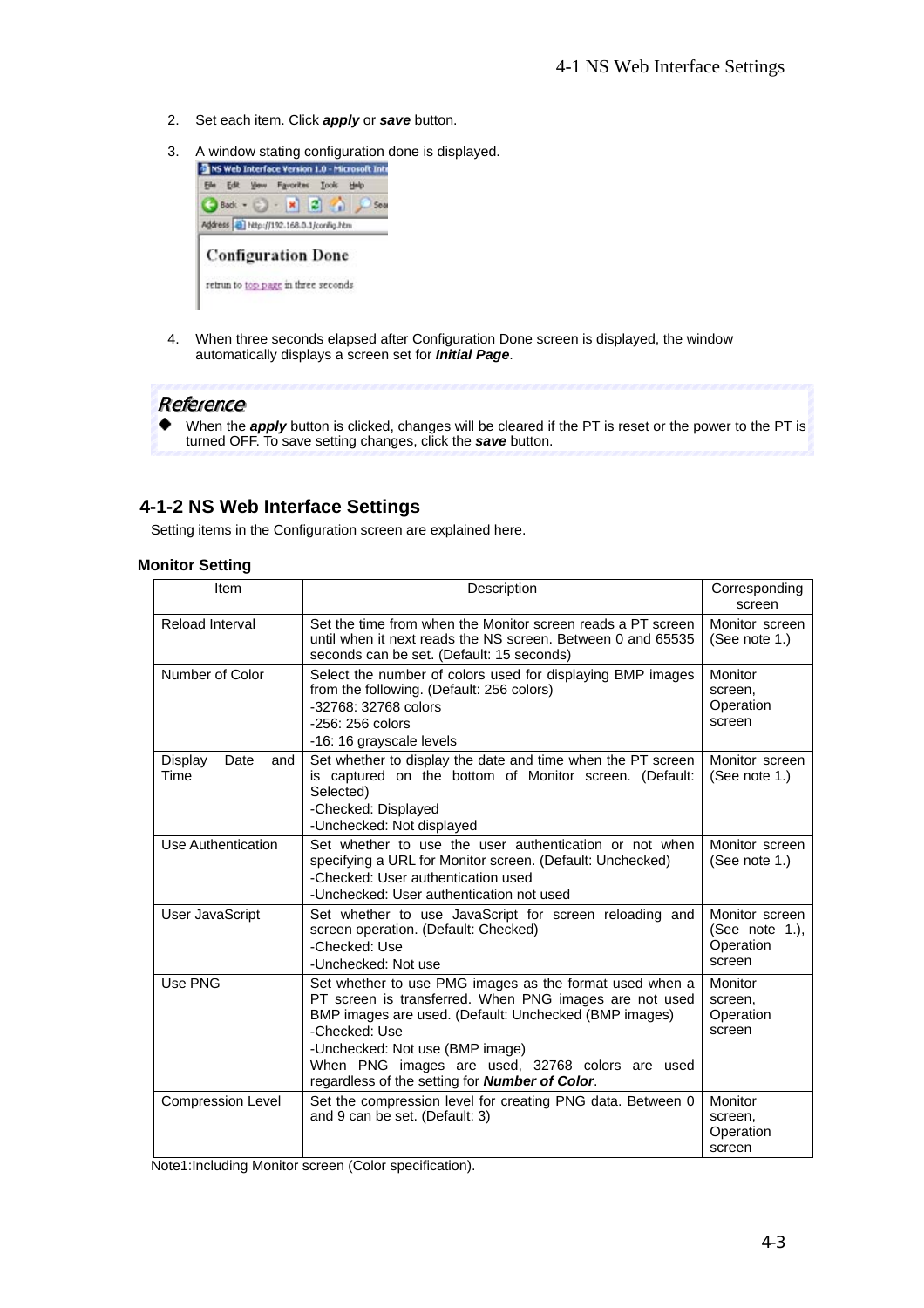#### 4-1 NS Web Interface Settings

#### **Operation Setting**

| Item                | Description                                                                                                                                                                              | Corresponding<br>screen |
|---------------------|------------------------------------------------------------------------------------------------------------------------------------------------------------------------------------------|-------------------------|
| Reload Interval     | Set the time from when Monitor screen reads an NS screen to<br>when it reads the next NS screen. Between 0 and 65535<br>seconds can be set. (Default: 3 seconds)                         | Operation<br>screen     |
| Delay After Click   | Set the time from when mouse is clicked to when an NS<br>screen is read. Between 0 and 65535 seconds can be set.<br>(Default: 1 second)                                                  | Operation<br>screen     |
| Disable Touch Panel | Set whether or not to accept inputs at the PT while the<br>Operation screen is being shown. (Default: Unchecked)<br>-Checked: Not accept touch inputs<br>-Unchecked: Accept touch inputs | Operation<br>screen     |

#### **Server Setting**

| Item            | Description                                                                                                                                                                                                                                                                        | Corresponding<br>screen |
|-----------------|------------------------------------------------------------------------------------------------------------------------------------------------------------------------------------------------------------------------------------------------------------------------------------|-------------------------|
| Page Title      | Set the web page title of up to 64 characters. (Default: NS<br>Web Interface name and its version)                                                                                                                                                                                 | All screens             |
| Initial Page    | Set a screen shown when "http://(PT IP address)/" is specified<br>as a URL and when the Configuration screen is closed.<br>(Default: Menu)                                                                                                                                         |                         |
| <b>TCP Port</b> | Specify the TCP port number that NS Web Interface uses.<br>Port numbers 80, 8080, and between 49152 and 65535 can<br>be input. (Default: 80)<br>When this setting is changed, NS Web Interface will cut the<br>connection, and wait to connect using the specified port<br>number. | All screens             |

#### Reference

- If an invalid value such as a value outside the range is input in any fields in the Configuration screen and the *apply* or *save* button is clicked, the value before change is set in the corresponding fields.
- If the TCP Port setting is changed, NS Web Interface will cut the connection temporarily. Specify a port number and re-connect from a web browser.

For example, specify a URL as follows, when the PT IP Address is 192.168.0.1 and the set port number is 8080.

http://192.168.0.1:8080/ (Input ":port number" after the IP address)

If 80(default) is set as the port number, no port number needs to be specified.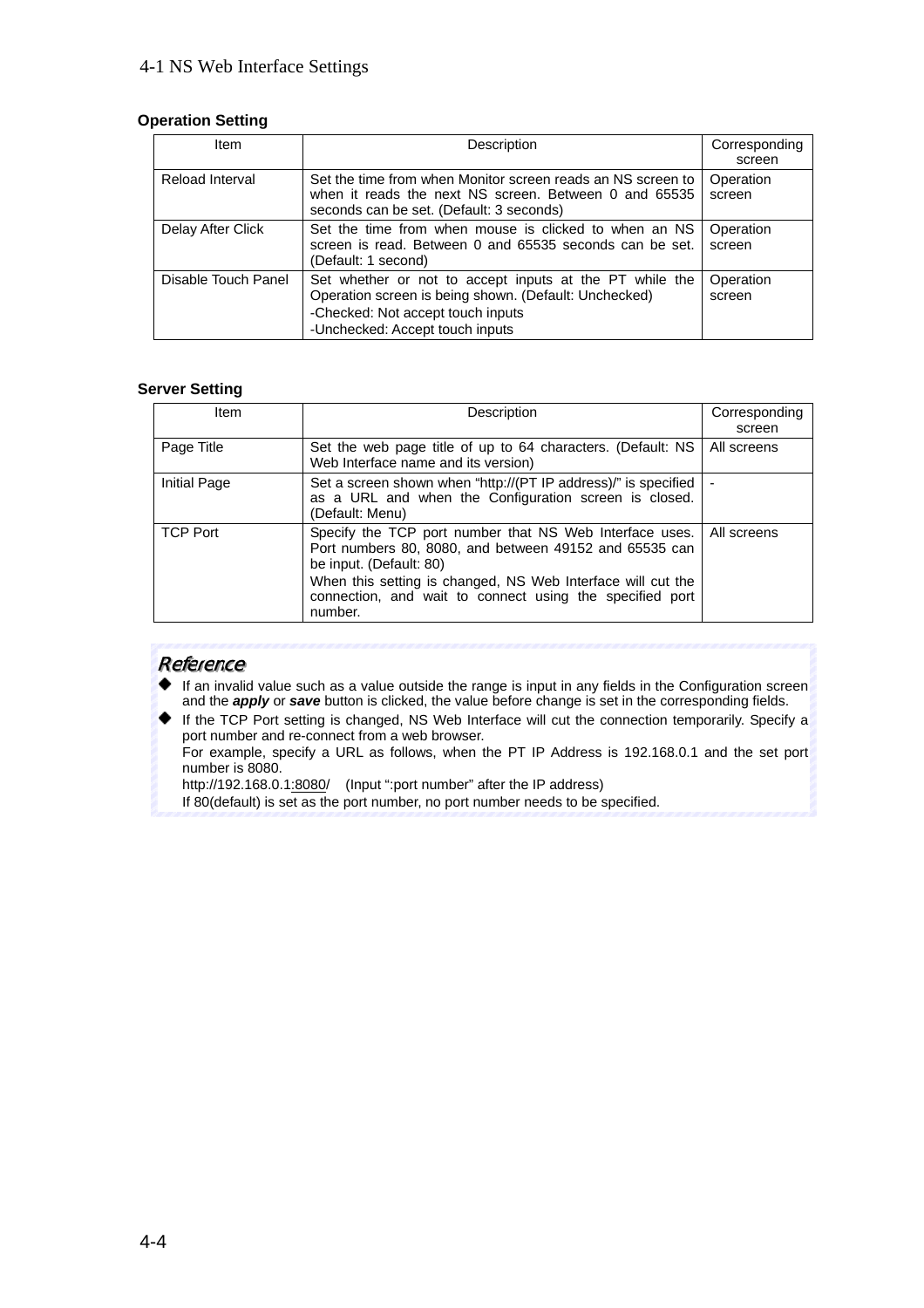# **5 Troubleshooting**

This section explains the troubleshooting measures when errors occur in NS Web Interface.

| $\overline{\phantom{0}}$<br>5-. |  |  |  |
|---------------------------------|--|--|--|
|---------------------------------|--|--|--|